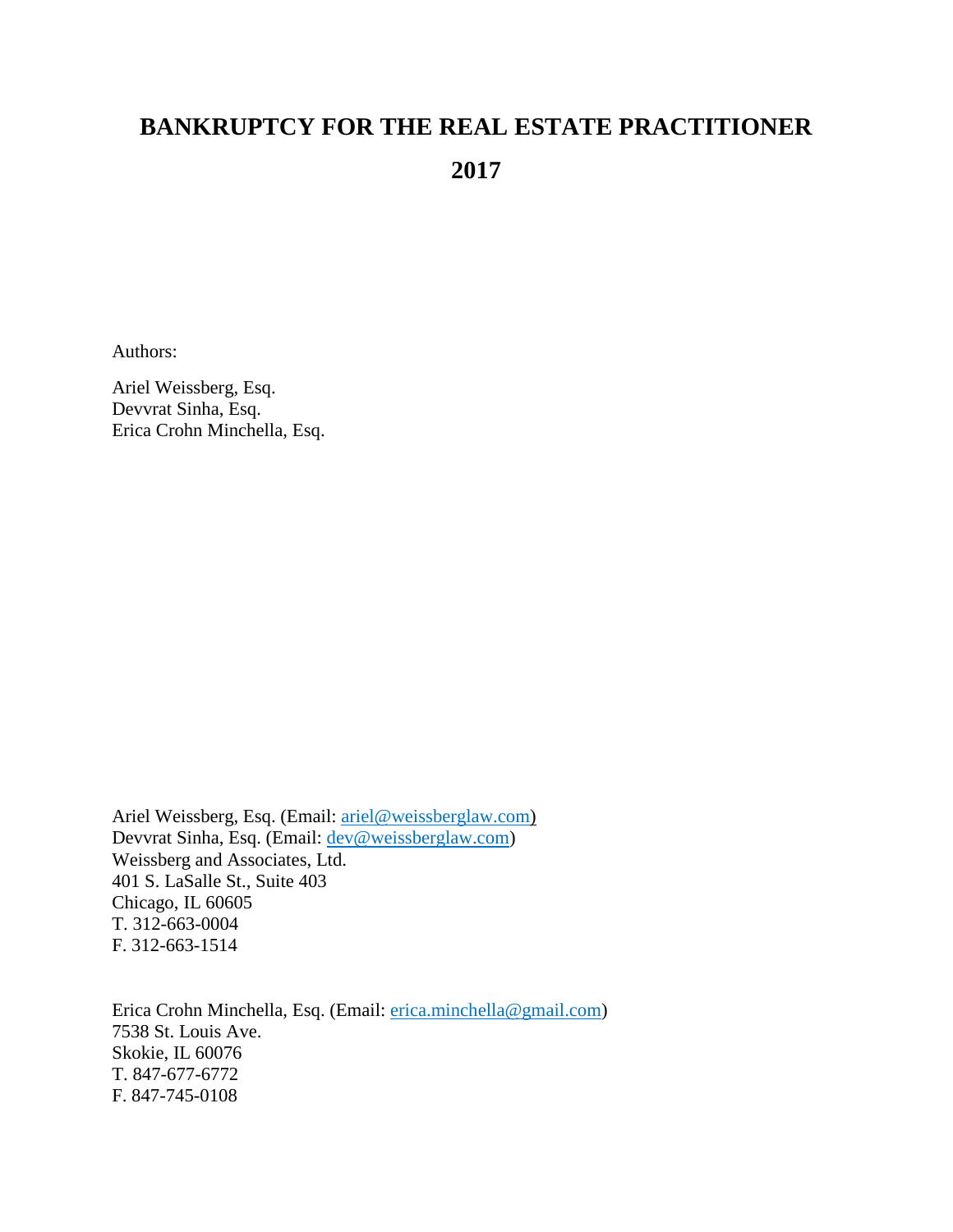# **ABOUT THE AUTHORS**

# **Ariel Weissberg**

Ariel Weissberg is the managing partner of Weissberg and Associates, Ltd., 401 South LaSalle Street, Suite 403, Chicago, Illinois, 60605. Weissberg and Associates, Ltd. concentrates in the areas of business and commercial litigation, transactional matters and all aspects of insolvency and financial distress, including bankruptcy, loan work-outs and foreclosures.

Mr. Weissberg founded Weissberg and Associates in July, 1984. Since then, he has built a varied and loyal clientele, comprised of small to medium-sized to publicly traded businesses, and individuals. He is sought out for complex business and financial planning, especially relating to credit facilities and crisis-management, and high-risk litigation. Beyond that, Mr. Ariel Weissberg is engaged as an expert witness in legal malpractice cases involving claims emanating from real estate and bankruptcy-related matters. Also, he serves as general counsel in senior management to a number of businesses, including well-established businesses engaged in real estate finance and development.

Mr. Weissberg's practice is concentrated in real estate matters, particularly real estate litigation and transactional work, with an emphasis in financially distressed real estate and insolvency. Mr. Weissberg is a trial lawyer, having litigated in state, federal and bankruptcy courts in Illinois relating to legal malpractice; industrial espionage and patent infringement; alter-ego, piercing the corporate veil and fraudulent conveyance litigation; bankruptcy discharge and dischargeability litigation; residential, commercial and industrial foreclosures; real estate reorganizations and hospitality reorganizations; real estate mortgage fraud actions; landlords matters relating to residential and commercial forcible entry and detainer actions and other lease disputes; in breach of real estate contract actions; mechanics lien foreclosure actions; residential and commercial lease disputes, including evictions; and representing creditors and debtors in postjudgment remedies.

In 1979, Mr. Weissberg received his J.D. from St. Louis University, where he was the comanaging editor of the St. Louis University Law Journal and also received from the American Bar Association a Silver Gavel Award for his legal reporting on KSD Radio on the trial of Benjamin Goins, a prominent St. Louis political figure. In 1976, he received his B.S. from Washington University in St. Louis.

In addition to practicing in Illinois, Mr. Weissberg has litigated in federal courts and bankruptcy courts in Indiana, Wisconsin, Michigan, Delaware, Florida and Missouri and is currently a member of the Chicago Bar Association, Federal Bar Association and Decalogue Society.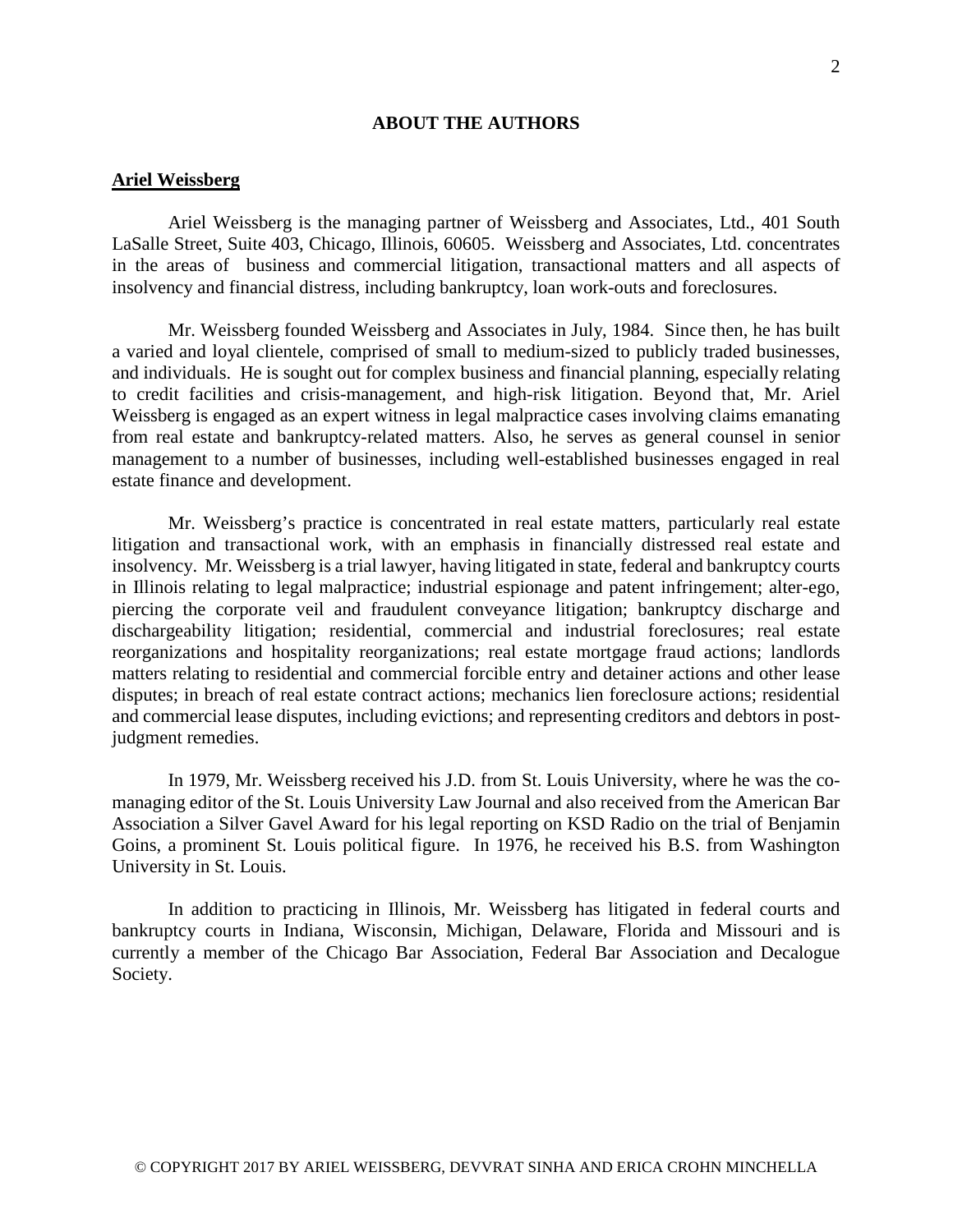# **Devvrat Sinha**

Devvrat Sinha is an associate of Weissberg and Associates, Ltd., 401 South LaSalle Street, Suite 403, Chicago, Illinois, 60605. Weissberg and Associates, Ltd. concentrates in the areas of business and commercial litigation, and all aspects of insolvency and financial distress, including bankruptcy, loan work-outs and foreclosures. He represents both debtors and creditors in oftentimes complex and hotly disputed adversary proceedings, primarily denial of discharge and discharegeability litigation. He has also litigated successor liability and piercing the corporate veil counts in state and federal courts in Chicago.

He completed his undergraduate degree at the University of California, Berkeley earning a Bachelors of Arts in Economics in 2010. He received his *Juris Doctor cum laude* from the University of Illinois, College of Law in May 2013. After graduating law school and prior to his association with Weissberg and Associates, Ltd., Mr. Sinha served as the term law clerk for the Hon. Thomas M. Lynch, United States Bankruptcy Court for the Northern District of Illinois (Rockford, IL) and as the term law clerk for the Hon. Eugene R. Wedoff, United States Bankruptcy Court for the Northern District of Illinois (Chicago, IL)

Devvrat Sinha is admitted to practice: Illinois, 2013; United States District Court for the Northern District of Illinois, 2016. Member of the Trial Bar, 2017.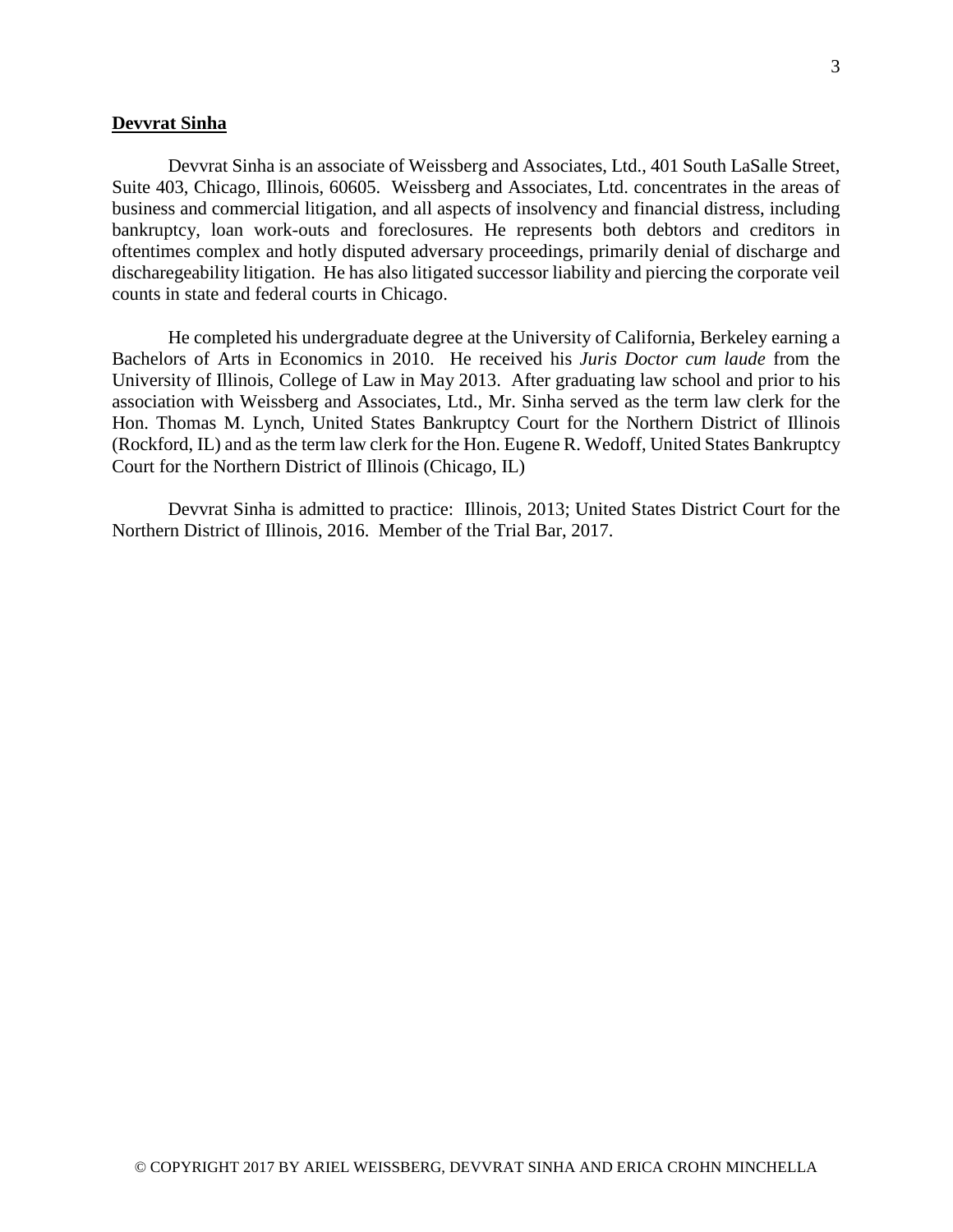#### **Erica Crohn Minchella**

President, Minchella & Associates, Ltd.

Erica is a graduate of Loyola University School of Law and has practiced law for 35 years, of which 33 have been in some form of her own firm. Jokingly referring to herself as a "distressed real estate lawyer," Erica concentrates her time, talents and passion on assisting clients to be wellinformed about their real estate decisions, whether they are buying a home or an investment, as well as helping them get out of debt and to build a solid financial future. Her field of expertise includes the spectrum of conventional and distressed real property issues, foreclosure defense, short sale transactions, and counseling her clients in re-establishing their credit and becoming debt free and mortgage free. She also advises investors in need of exit strategies for real estate deals gone sour, investors who see the current market as a great place to invest, and home buyers who are purchasing conventional and distressed real estate.

For five years in a row, Erica has been named a Leading Lawyer by the Leading Lawyers Network and has been named a Super Lawyer for 2017. The extent of her mentoring younger attorneys in her areas of concentration, as well as marketing and law office management, has been acknowledged in the Kathryn Barisa Rinella Mentoring Award, given to her by the Justinian Society of Lawyers. Erica serves on the boards of the Association of Foreclosure Defense Attorneys (Founder and President), the Illinois Real Estate Lawyers Association, and is a Commissioner on the Village of Skokie Economic Development Commission. Currently, Erica is the 2016-17 Chair of the Illinois State Bar Association Real Estate Law Section Council. She is regularly invited to be on the faculty of continuing legal education programs on real estate issues. Her business and professional association memberships include the Justinian Society of Lawyers, Small Business Advocacy Council, Women's Council of Realtors, Women's Bar Association and the Skokie Chamber of Commerce. She has maintained her Real Estate License for over 25 years. Erica is also the mother of two grown children and she has been married for over 32 years to her husband, Jim.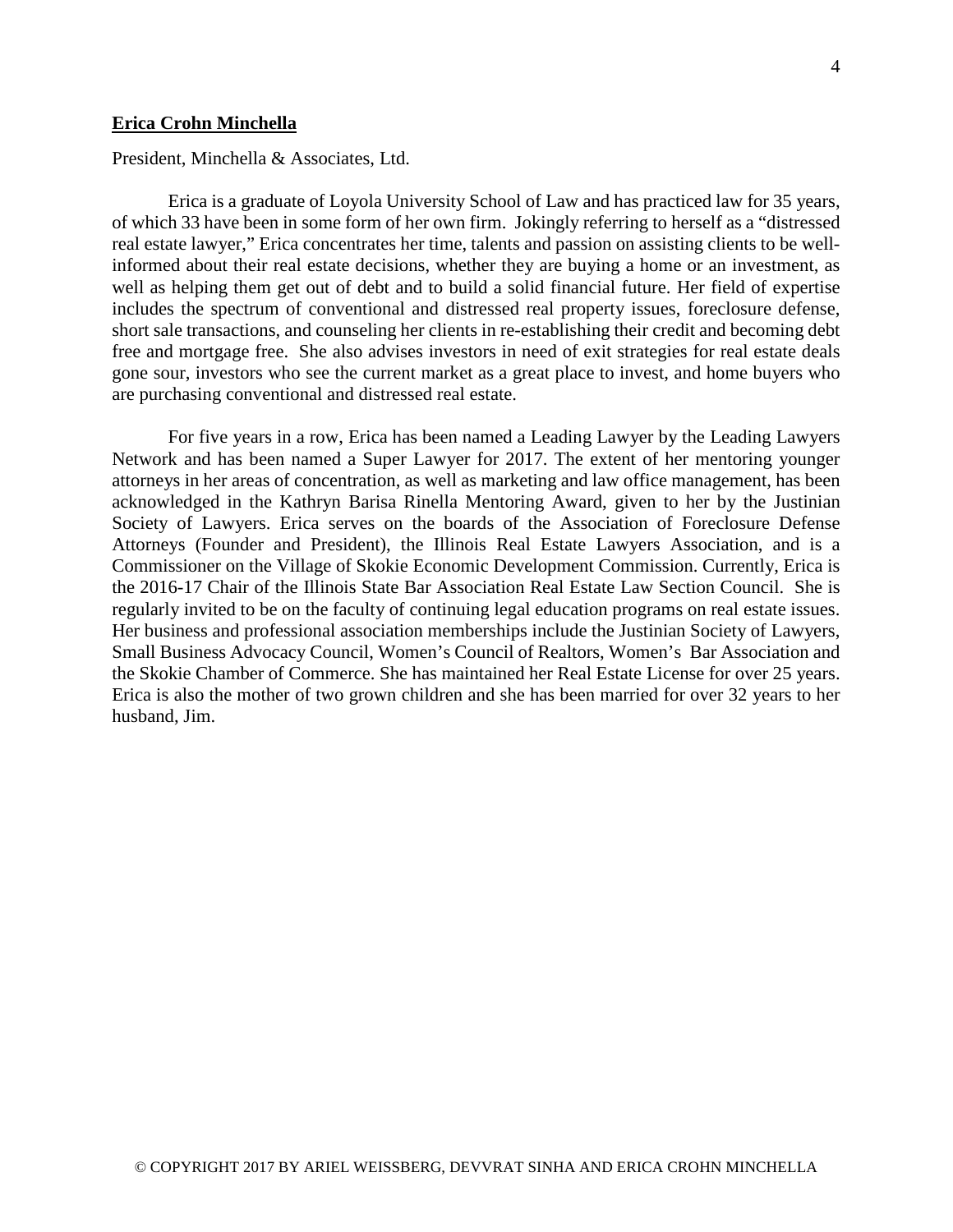#### **BANKRUPTCY FOR THE REAL ESTATE PRACTITIONER**

# **I. INTRODUCTION**

Real estate is a recurring and pervasive theme in bankruptcy, as is true in most contexts of business law. But in bankruptcy, there are additional important components that require the practitioner to meet the challenges of protecting and advancing a client's rights, whether a debtor or a creditor. These additional components include crisis management and impending forfeiture, and the loss or severe diminution of *in personam* or *in rem* rights. While these components are not necessarily unique to bankruptcy cases, they are much more pronounced and intense in bankruptcy because of the highly "result-oriented" aspects of the Bankruptcy Code and the Federal Rules of Bankruptcy Procedure (that require, among other things, the debtor to be transparent under penalty of perjury) and the practicalities of triage (i.e., the allocation of scarce resources) in bankruptcy.

Moreover, in bankruptcy, all of a debtor's creditors are organized in one forum. By organizing all of the creditors in one forum, the creditors have the ability to act individually or with a "strength-in-numbers" scenario, acting in concert with the other creditors and additional parties-in-interest, such as the United States Trustee, to advance agendas that might be detrimental to the debtor, and to advocate in support or opposition to the debtor's actions. Thus, with these foundational imperatives that are often unique to bankruptcy cases, in reality, the "breathing spell" that is a central cornerstone of the protections afforded to a debtor in bankruptcy, with its paired policy of "fresh start" are often more of a myth than a reality for even the "honest debtor" (i.e., a defined term, but not necessarily a well-defined term).

These realities of today's bankruptcy cases dictate that a business debtor must have resources to avail itself or oneself of the axiomatical protections of bankruptcy. One of those resources is a well-prepared, knowledgeable lawyer to handle the challenges facing a business debtor. While less so for creditor's counsel, who has less "movable parts" to protect a creditor's rights than debtor's counsel, a lawyer representing either a creditor or a debtor in bankruptcy must be well-knowledgeable, and when called upon, act as a skilled litigator and adroit transactional lawyer. On both sides, lawyers need to be "deal makers" – where often the opportunities to make deals in bankruptcy are fleeting -- and well-aware that the "fight" must be tempered by the limited resources available to both creditors (seeking affirmation of rights or distributions) and debtors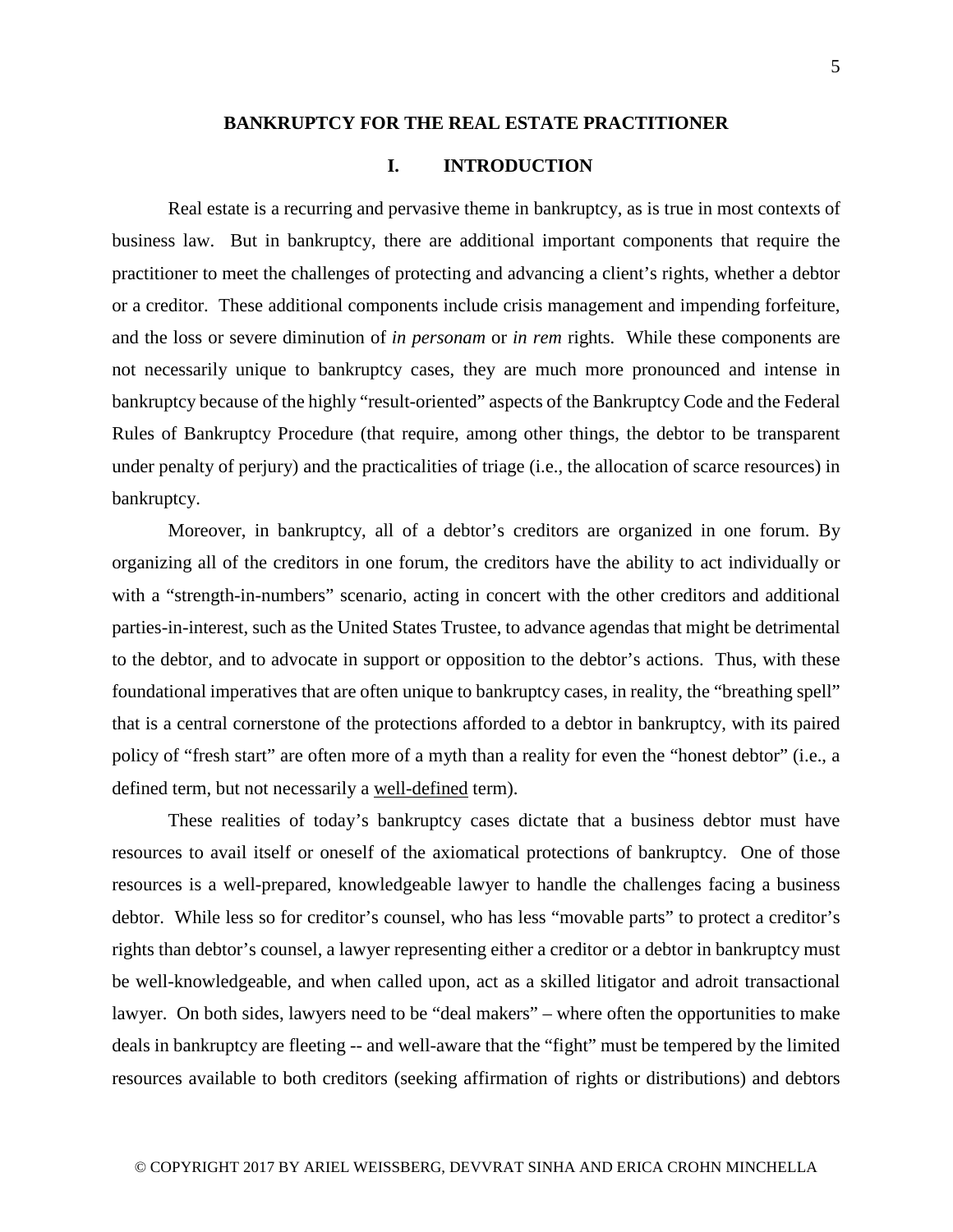(who are seeking rehabilitation, a fresh start and the ability to fairly balance the retention of assets with the rights of creditors).

But even the less experienced lawyer can find solace that real estate issues in bankruptcy are often, literally, concrete. One of these issues involve landlord-tenant relationships, with the ability to reject (i.e., terminate) an unexpired lease that is burdensome financially, with a debtorgenerous cap on liability; or the ability to assume the lease, with the conditions precedent of curing pre-petition defaults within a reasonable amount of time and providing adequate assurance of future performance to the landlord.

Another common real estate issue in bankruptcy, is the attempt of a Chapter 13 debtor to "bifurcate" secured claims on the debtor's primary residence, into partially secured claims, with the balance of the claim being unsecured. The analysis for "bifurcation" is tied to value of the collateral, and specifically, whether there is any value to attach to the targeted secured claim. The concept of "bifurcation," however, works poorly in Chapter 11 real estate reorganizations, where the Seventh Judicial Circuit has rejected it as means of reorganizing commercial real property in a cram-down confirmation.

One darling of the debtor's bar is the debtor's ability to remove a judicial lien encumbering the debtor's principal residence because the judicial lien impairs the homestead exemption of the debtor. As in matters involving "bifurcation" of claims in a Chapter 13, the ability to remove a judicial lien encumbering the debtor's primary residence is a "numbers game," where the issue is whether there is any value to attach to the judicial lien. This requires a computation of fair market value of the residence versus the amount of mortgage debt versus the Illinois Homestead Exemption—ending with the question answered, "Is there any value to attach to the judicial lien?"

Another pervasive issue relating to real estate is "single asset" bankruptcy cases, where the sole asset of the debtor is one unit of real estate, like one shopping center or one hotel or one multifamily residential building. Here, the debtor is the owner of fee simple title or the owner of the beneficial interests in the land trust that owns fee simple title in the subject real estate. Typically, in this context, the precipitating events for the filing of the petition to initiate the Chapter 11 bankruptcy case (i.e., to take advantage of the automatic stay) is a foreclosure action, where the debtor is faced with loss of control of the real property by the imminent appointment of a receiver, or a judicial sale is approaching (note: if the judicial sale occurs, in this judicial circuit, the debtor has forfeited the property for bankruptcy purposes, even though the court has not entered an order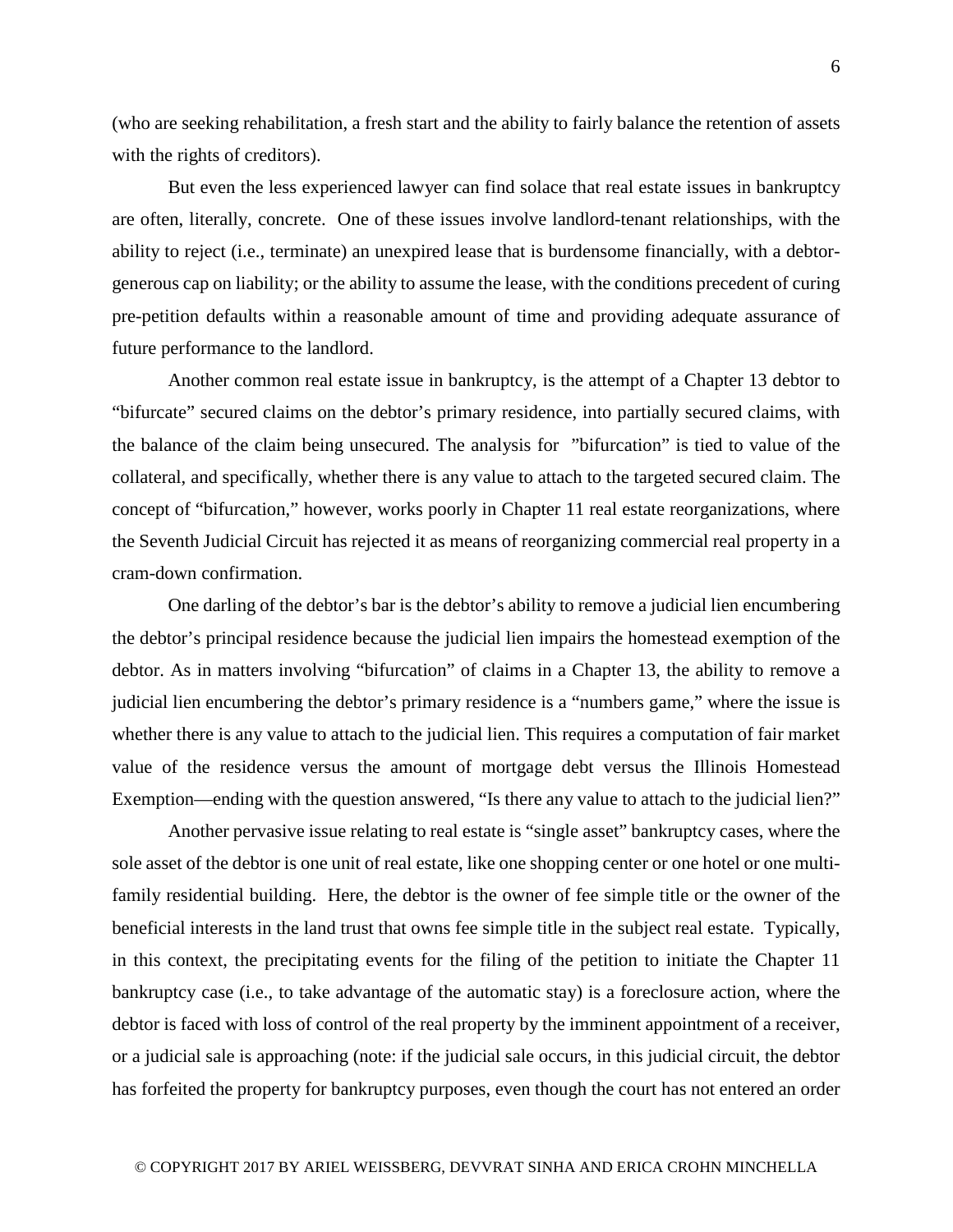7

confirming the judicial sale. Thus, whether in a Chapter 7, Chapter 13 or Chapter 11, the petition must be filed before the judicial sale for the debtor-fee holder to reorganize or assert bankruptcy rights using the subject real property). In a "single asset bankruptcy," there are strict, time-sensitive requirements for the debtor to achieve a reorganization in a Chapter 11.

Perhaps the most common issues in bankruptcy center on a mortgagee or a non-consensual lien claimant (e.g., mechanic's lien claimant, judicial lien claimant or tax lien claimant) seeking to modify, annul or vacate the automatic stay mandated by Section 362 of the Bankruptcy Code to enforce the lien claimant's rights outside of the Bankruptcy Court. For a mortgagee, that typically means seeking an order from the Bankruptcy Court allowing the mortgagee to complete a foreclosure all the way through to confirmation of a judicial sale. For a mechanic's lien claimant, the reception for adjudicating rights in the Bankruptcy Court is less welcoming: very often the mechanic's lien claimant is sent back to the state court to adjudicate the extent and priority of lien rights in the subject real property, but the mechanic's lien claimant is not allowed to proceed to judicial sale or confirmation of a judicial sale (unless the mechanic's lien is part of a mortgage foreclosure case). Most bankruptcy judges dislike acting as the trier of facts on mechanic's lien litigation, and correctly perceive that state court judges sitting in mechanic's lien sections as having much greater expertise, and often greater patience, to adjudicate the fact-intensive construction issues arising in complex mechanic's lien cases with multiple lien claimants. Thus, many mechanic's lien claimants have their claims adjudicated in state court, and once adjudicated, they return to the Bankruptcy Court for the administration of their claims based on priorities for distribution set forth in the Bankruptcy Code.

Finally, the cornerstones of real estate reorganizations in a Chapter 11 will be discussed: namely, confirmation of a Chapter 11 Plan and sales pursuant to Section 363 of the Bankruptcy Code. Both topics present procedural and substantive complexities that should be mastered if success is to be achieved.

# **II. DISCUSSION**

# **A. REAL ESTATE LEASES IN BANKRUPTCY: ASSUMPTION, REJECTION, AND ASSIGNMENT**

Real estate leases are governed by special rules in bankruptcy. If a lease has not yet expired, it is known as an "unexpired lease" and a debtor has the choice to either assume or reject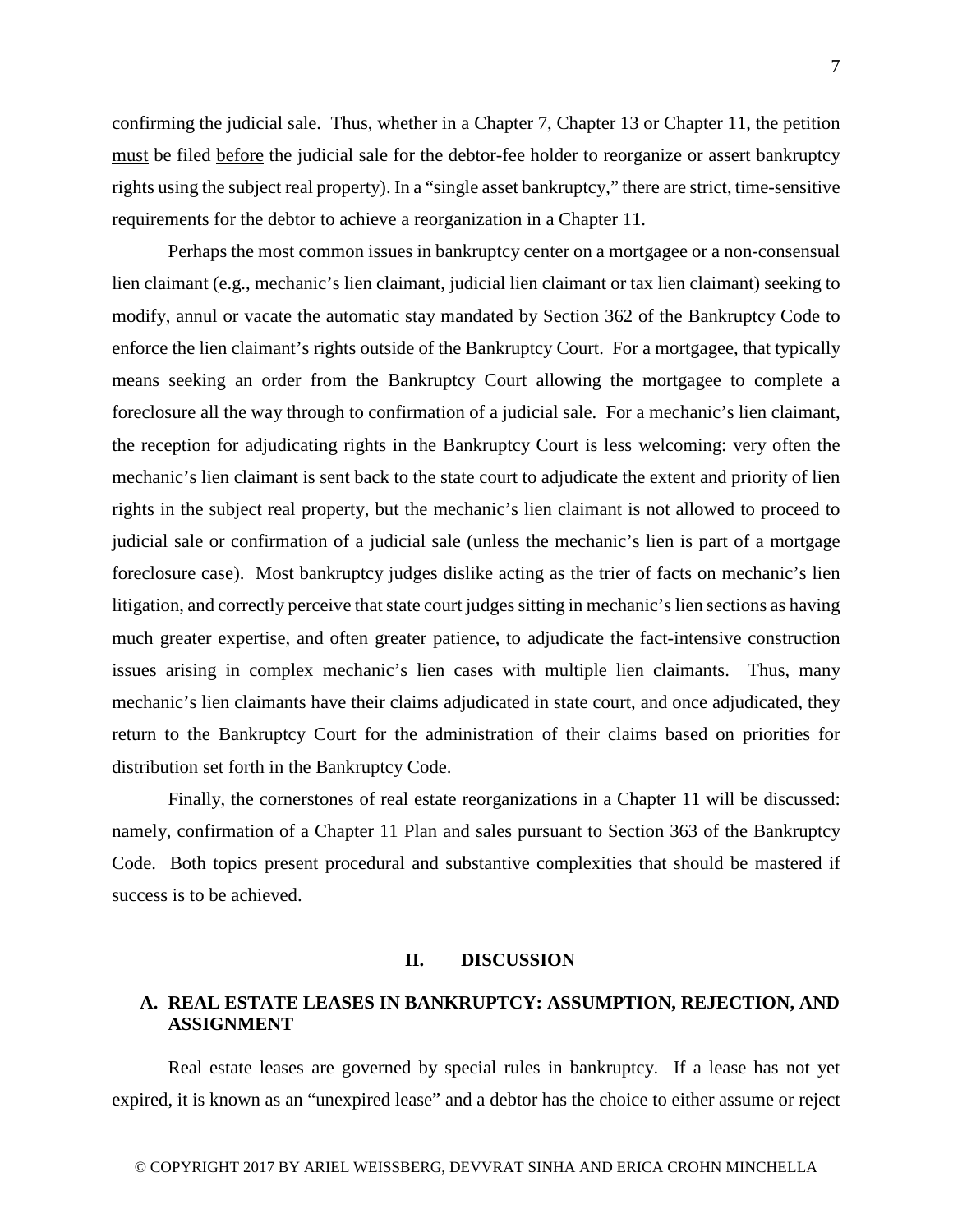the lease within 120 days of the filing of the bankruptcy. 11 U.S.C.  $\S 365(d)(4)$ . In a Chapter 7 case, the trustee, not the debtor, has to decide whether to assume or reject a lease of nonresidential real property. This 120-day period may be extended "for cause" if the Debtor files a motion prior to the expiration of the period. If the lease is not assumed within this period, the lease will automatically be deemed rejected. In the 2005 amendments to the Bankruptcy Code, commercial landlords obtained a significant victory, the enactment of a "drop dead" period of 210 days, after which even a Court Order cannot extend the time for the debtor to assume or reject a lease.

Assumption of a lease requires the debtor to reaffirm the lease, cure all pre- and post – filing defaults, and show that it will be able to perform its obligations in the future. 11 U.S.C. §  $365(b)(1)$ . In general, the standard to be applied for approval of the assumption of a lease is the deferential "business judgment" standard, which requires a sufficient showing of (1) whether performance of the contract will be advantageous to the estate, and (2) whether the estate will be able to perform. If both questions are resolved in the affirmative, the debtor or the trustee is normally allowed to assume, regardless of the opposition of the other party to the contract. *See In re Del Grosso*, 115 B.R. 136, 138 (Bankr. N.D. Ill. 1990).

Rejection of a lease means that the lease is breached, the debtor tenant has to vacate the property, and the landlord can file a claim against the debtor's estate for the amount of any past or future rent. Note, that if the lease is rejected, the landlord's damage claim will be treated as a prepetition unsecured claim**.** Moreover, debtor-tenant has the ability to cap the landlord's claim to an amount equal to the greater of one year's rent or fifteen percent of the remaining lease term, up to a maximum of three years' worth of rent.

Section 365(f) authorizes the debtor or trustee to assign an assumed contract or lease, notwithstanding any clause in the lease that "prohibits, restricts, or conditions" an assignment. This can allow a debtor to "assume and assign" a lease to a third party over the landlord's objection. The Bankruptcy Code allows for the debtor to assume and assign any of its contracts to another party, but only if *adequate assurance* of future performance by the assignee is provided. 11 U.S.C. § 365(f)(2)(B). "Adequate" is a term of art and simply means assurances that are *commercially reasonable* under the particular circumstances of the case. The Seventh Circuit has described it as a "commonsense," 'case-specific inquiry" that is given "a practical, pragmatic construction." *In re Res. Tech. Corp*., 624 F.3d 376, 383 (7th Cir. 2010). It outlined the following factors to consider: "the financial ability to perform the contract; the general economic climate; the existence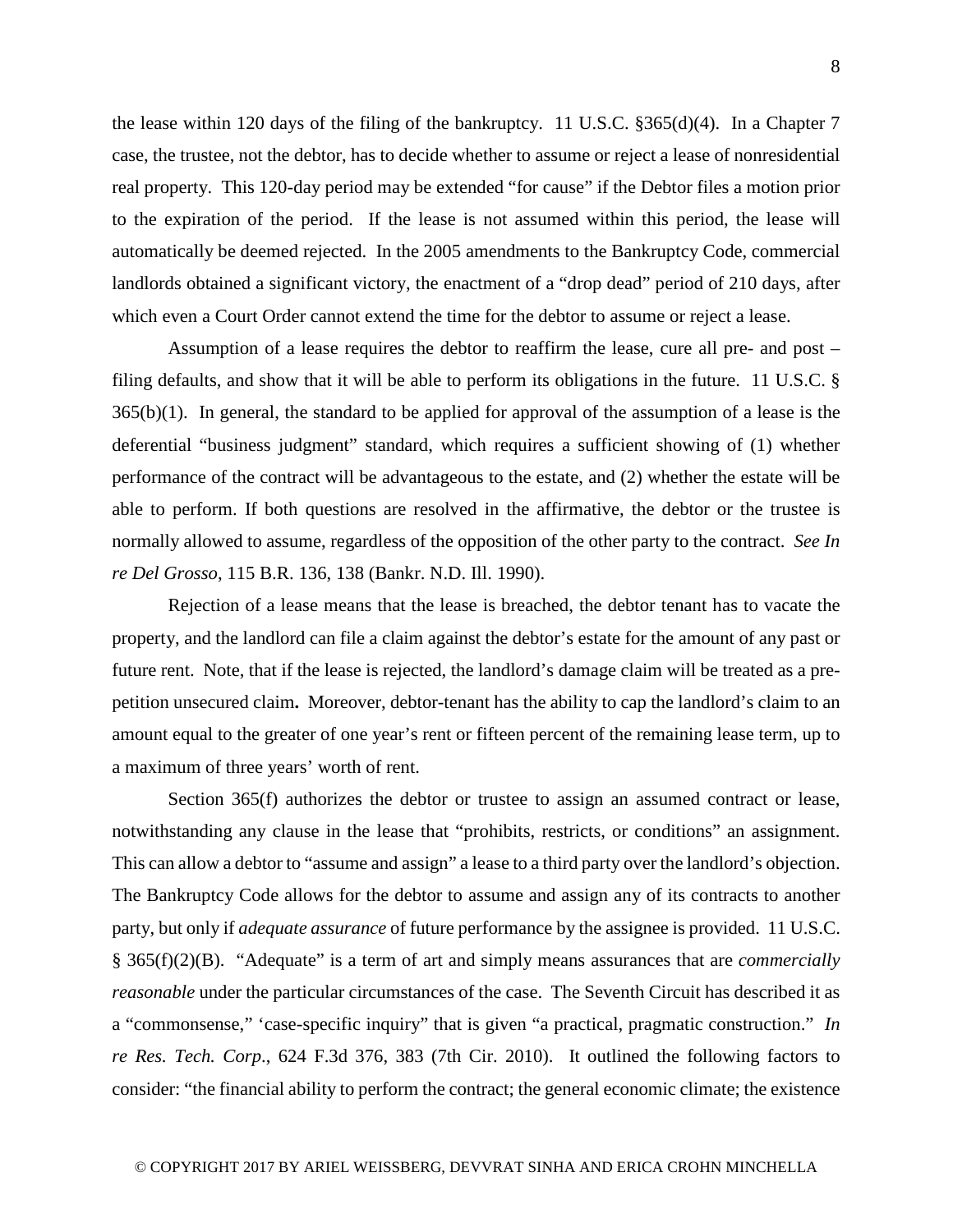of a guarantee; the reputation of the party seeking to assume responsibility for the contract; and past dealings between the parties." *Id.*

Since third parties will often pay substantial sums to take over a lease with rent obligations below current market rates, these below-market leases can be valuable assets for debtors.

# **B. LIEN ISSUES UNDER THE BANKRUPTCY CODE: STRIPPING OR AVOIDING A LIEN**

Section 506(d) of Bankruptcy Code provides the statutory framework for lien stripping bankruptcy cases. It provides that "to the extent that a lien secures a claim against the debtor that is not an allowed secured claim, such lien is void." 11 U.S.C. § 506(d). Section 506(a) in turn provides that an allowed claim is a "secured claim to the extent of the value of such creditor's interest in the estate's interest in such property." *Id.* Thus, if a parcel of real property is valued at \$1,000 and there is a mortgage on the property with an outstanding balance of \$1,500, under Section 506(a) and Section 506(d), the creditor's allowed secured claim would be \$1,000 with \$500 of its claim being unsecured.

However, this straightforward analysis has been confused by *Dewsnup v. Timm*, 502 U.S. 410 (1992). In *Dewsnup,* the Supreme Court, "rather than apply[ing] the statutory definition of secured claim under Section 506(a)" reasoned that the term "secured" "contained an ambiguity." *See Bank of Am., N.A. v. Caulkett*, 135 S. Ct. 1995, 1999 (2015) (disagreeing with reasoning of *Dewsnup* but applying it as precedent). In *Dewsnup,* the court held that if a creditor has an allowed claim, which is a *secured* claim under state law, then a creditor has an "allowed secured claim." Thus, lien stripping now hinges on which chapter of the Bankruptcy Code the debtor is seeking relief under. By far the most common bankruptcy filings are under Chapter 7, Chapter 11 and Chapter 13.

**In Chapter 7 cases**, when a mortgagee has an allowed secured claim, then no lien stripping is allowed. In a chapter 7 case, a debtor cannot reduce the money owed on a lien, even if the debtor's property is severely underwater. In *Bank of Am., N.A. v. Caulkett,* 135. S.Ct. 1995 (2015), the Supreme Court held that even if a lien is completely unsecured – a lien may not be stripped off. Thus, if a house is worth \$100,000.00, there is a first mortgage on it with an outstanding balance of \$150,000.00 and a second mortgage with a balance of \$50,000, then the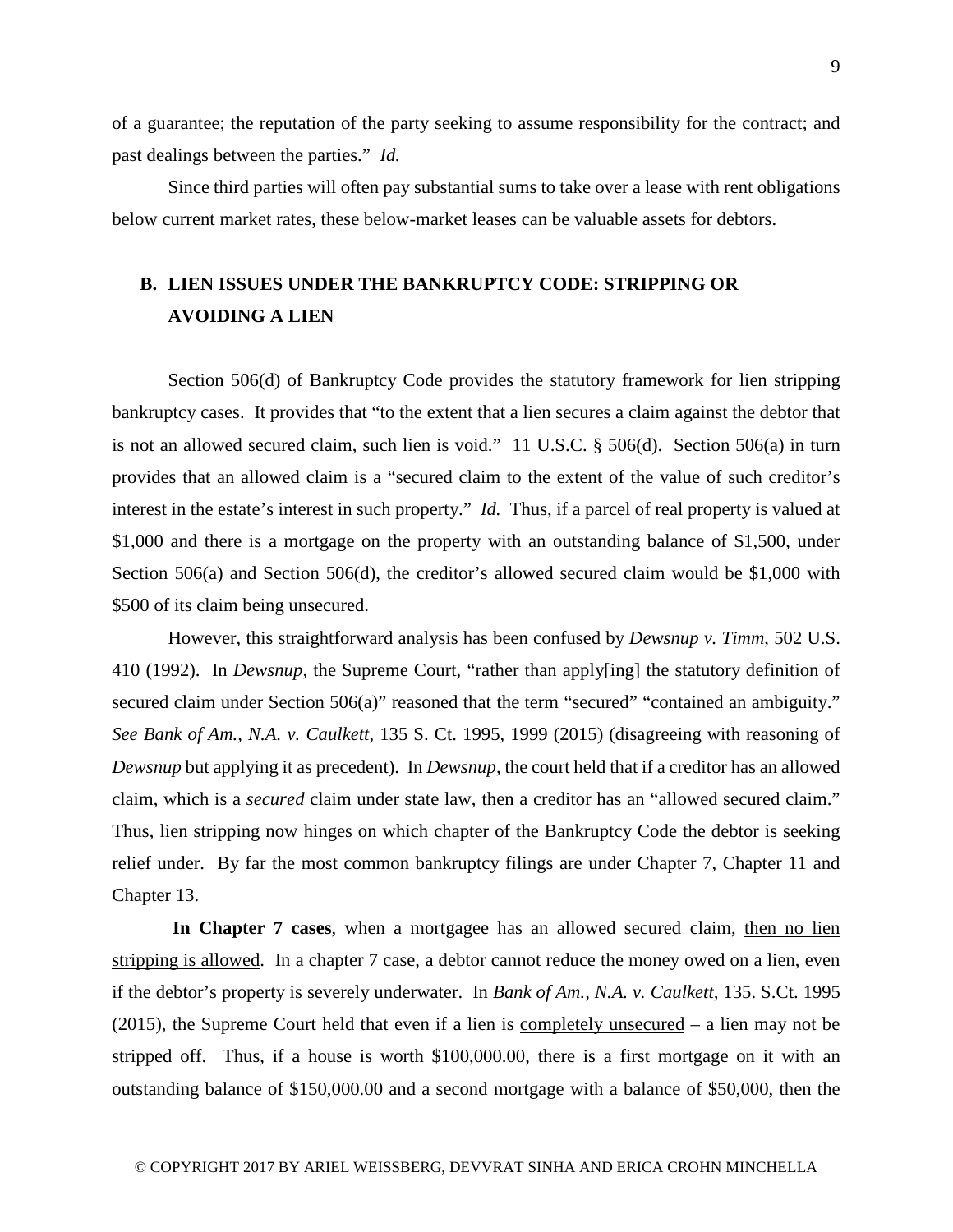entirety of the second mortgage is treated as an allowed secured claim, which may not be avoided or stripped.

**In Chapter 13 cases**, a lien secured by the debtor's primary residence may be avoided *if and only if the entirety of the lien has no security to attach to.* Section  $1322(b)(2)$  provides a Chapter 13 plan may "modify the rights of holders of secured claims, *other than a claim secured only by a security interest in real property that is the debtor's principal residence* . . ." In *Nobelman v. Am. Sav. Bank*, 508 U.S. 324, 327 (1993), the Supreme Court held that "Section 1322(b)(2) prohibits such a modification [bifurcation under § 506(a)] where the lender's claim is secured only by a lien on the debtor's principal residence." With all other liens, such as those with a security interest in the debtor's car, *rental home*, furniture etc., the debtor may modify the rights of the lienholders. *See Bank One, Chicago, NA v. Flowers*, 183 B.R. 509, 514 (N.D. Ill. 1995) ("lien stripping is permissible in the Chapter 13 context when the collateral is not the debtor's principal residence.") Note that Congress enacted a "910-day rule" with respect to car loans in 2005, such as purchase money loans for automobiles incurred within 910 days of the bankruptcy petition may not be bifurcated under Section 506(a). 11 U.S.C. § 1325(a) (unnumbered hanging paragraph after  $\S$  1325(a)(9)). With respect to older cars, rental homes, and other collateral (besides a debtor's primary residence) that secure a claim more than the value of the collateral, the Debtor can bifurcate the claim into secured and unsecured portions, and provide different treatment to each portion.

**In chapter 11 cases,** similar to chapter 13 cases, a debtor may not modify the rights of holders of a claim secured only by a lien on the debtor's principal residence. *See* 11 U.S.C. § 1123(b)(5) (similar to § 1322(b)(2)). However all other secured claims may be modified through bifurcation and cramdown provisions.

#### **C. LIEN AVOIDANCE UNDER SECTION 522 (f)**

Another mechanism of lien avoidance is outlined in **Section 522(f)** of the Bankruptcy Code. 11 U.S.C. § 522(f) provides that

(1) Notwithstanding any waiver of exemptions but subject to paragraph (3), the debtor may avoid the fixing of a lien on an interest of the debtor in property to the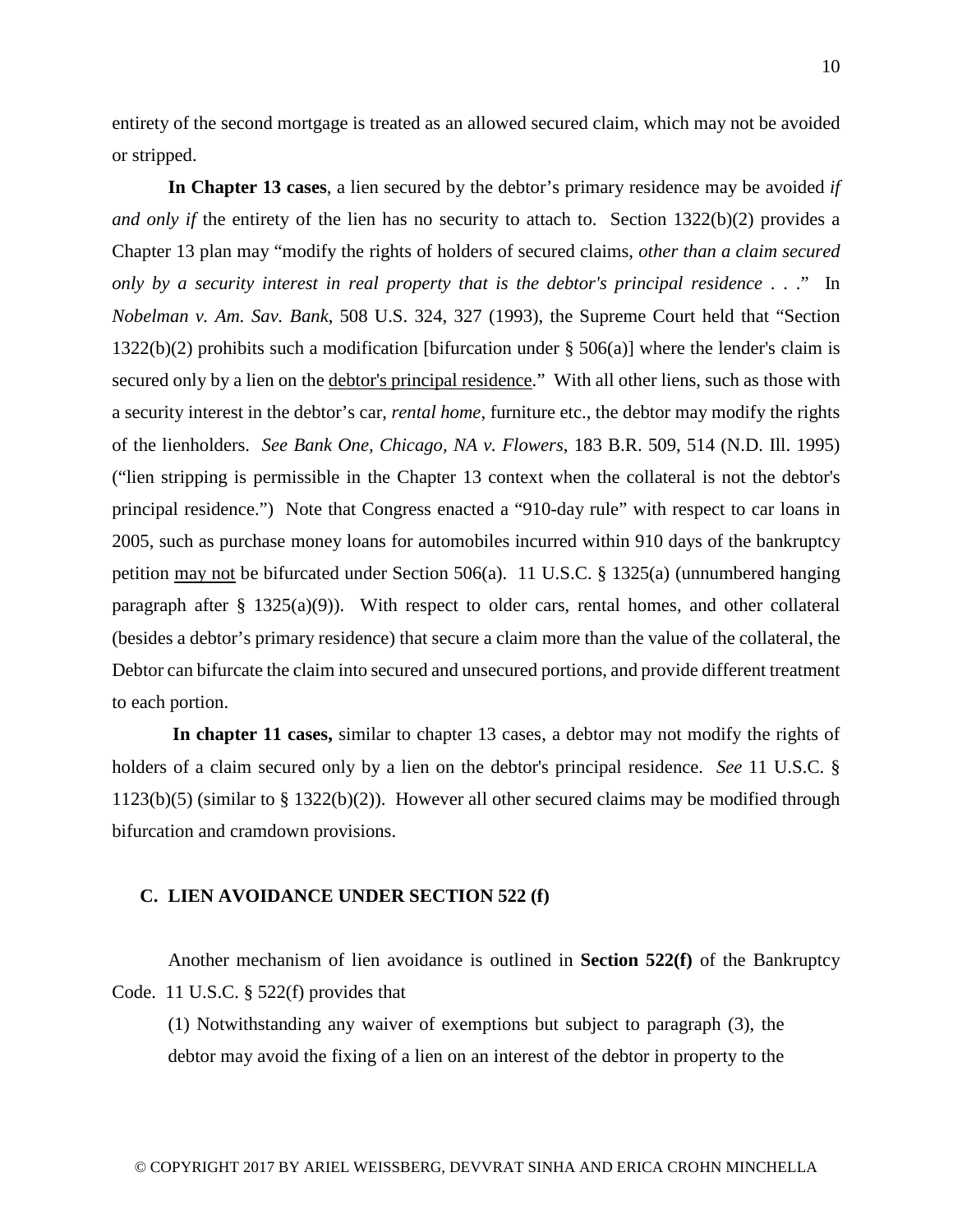extent that such lien impairs an exemption to which the debtor would have been entitled under subsection (b) of this section, if such lien is—

(A) a judicial lien, other than a judicial lien that secures a debt of a kind that is specified in section  $523(a)(5)$ 

. . .

(2)(A) For the purposes of this subsection, a lien shall be considered to impair an exemption to the extent that the sum of—

(i) the lien;

(ii) all other liens on the property; and

(iii) the amount of the exemption that the debtor could claim if there were no liens on the property;

exceeds the value that the debtor's interest in the property would have in the absence of any liens.

11 U.S.C. § 522(f). Under Section 522(f), a debtor can avoid a judicial lien or a non-possessory, non-purchase-money lien on household goods, if the debtor is entitled to claim an exemption in at least some of the equity in the property, and the lien would result in a loss or some or all of the equity if the property were sold. As a threshold matter, "[a] debtor can avoid a lien to the extent that it impairs an exemption to which the debtor is entitled to exempt under  $\S 522(d)$ , and, as a result, claiming the actual exemption is unnecessary." *In re Moreno*, 352 B.R. 455, 460 (Bankr.N.D.Ill.2006) (emphasis added) (quoting 11 U.S.C. § 522(f)(1)(A)). *See also Owen v. Owen*, 500 U.S. 305, 311, 111 S. Ct. 1833, 1837, 114 L. Ed. 2d 350 (1991) (the text of Section 522(f) sets up a "conceived" or "hypothetical" test: not an exemption to which the debtor "is entitled," but one to which he "would have been entitled.") Accordingly, under the "hypothetical" test established by Section 522(f), it is immaterial whether the Debtors actually did claim an exemption in the subject property in Schedule C. They can still avoid a judgment lien under Section 522(f) if they are entitled to claim an exemption under Illinois law.

Illinois personal property exemptions are listed at 735 ILCS 5/12-1001 and the homestead exemption is listed at 735 ILCS 5/12-901. For example, let's say a single debtor has residential property valued at \$100,000.00, a mortgage in the amount of \$80,000.00 and a judgment lien of \$50,000.00. The applicable Illinois homestead exemption for a single persons is \$15,000.00. Now,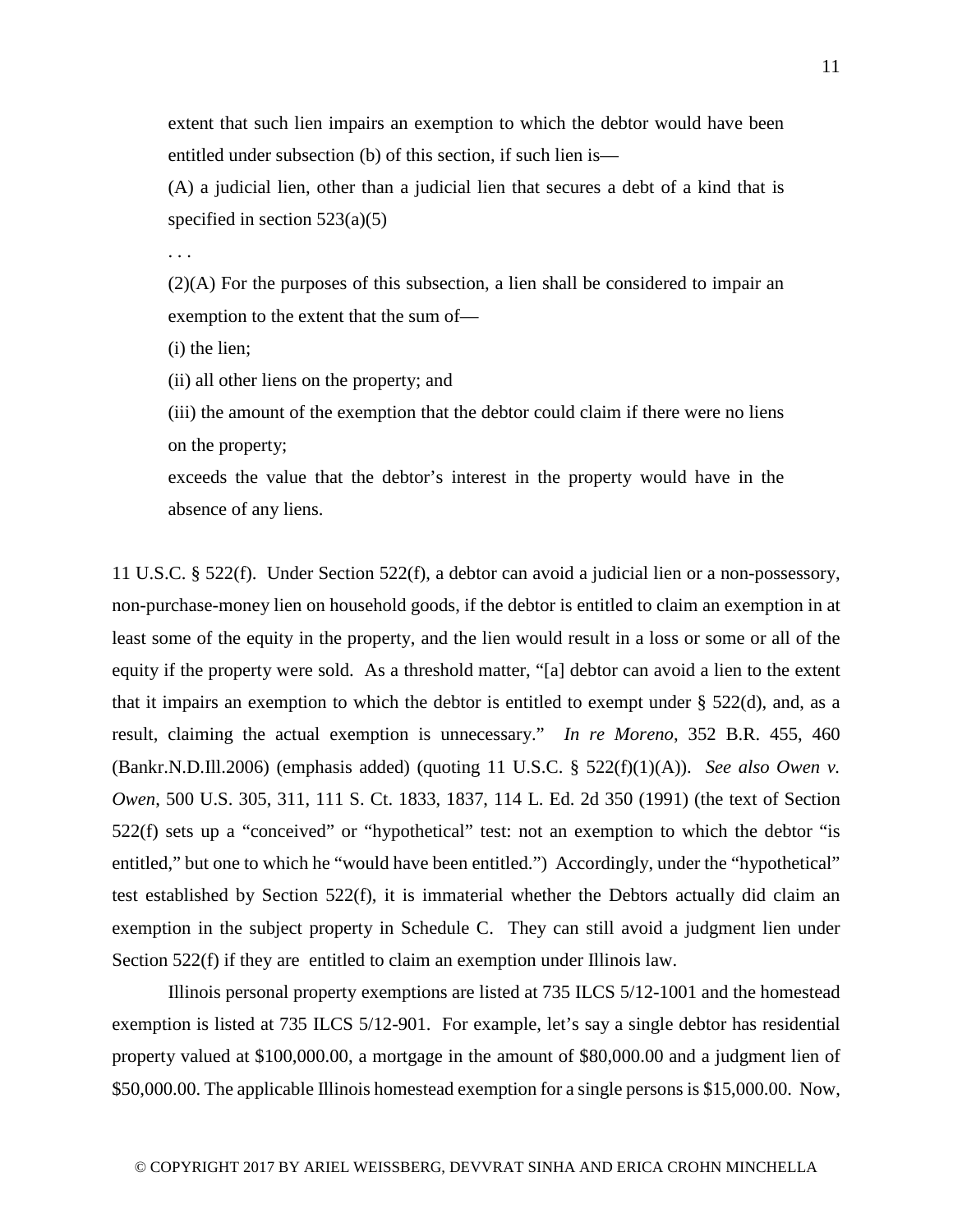the only equity that the judgment line can attach to is \$5,000. [\$100,000 (value) - \$80,000 (mortgage) -  $$15,000$  (exemption) =  $$5,000.00$  (remaining equity)]. Thus, the judgment lien will be limited to \$5,000.00 with the remaining treated as an unsecured claim. For underwater properties, Section 522(f) can be a boon to reduce the amounts owed to judgment creditors, especially in no-asset chapter 7 cases.

Note that Section 522(f)(2)(C) provides that "this paragraph shall not apply with respect to a judgment arising out of a mortgage foreclosure." However, "mortgage deficiency judgments, by their nature and operation, are sufficiently distinct from mortgage foreclosure proceedings to be outside the purview of Section  $522(f)(2)(C)$ ." In re Linane, 291 B.R. 457, 460 (Bankr. N.D. Ill. 2003) (applying Illinois law and avoiding judgment lien based on deficiency judgment.) Linane succinctly stated:

> it is plain that under Illinois law, deficiency judgments, as a remedy, are distinct from, and complementary to foreclosures, and arise out of the underlying obligation, not "out of a mortgage foreclosure" as required by Section 522(f)(2)(C). As such, debtors are unhampered by Section  $522(f)(2)(C)$  in avoiding mortgage deficiency liens.

Id. See *also In re Hart*, 328 F.3d 45, 49 (1st Cir. 2003) (favorably citing Linane); *In re Brinley*, 403 F. 3rd 415 (6th Cir.2005); *In re Taras*, 131 Fed. Appx. 167(11th Cir.2005); *In re Charnock*, 318 B.R. 720 (B.A.P. 9th Cir.2004); *In re Anderson*, No. 09 B 12312, 2010 WL 322167, at \*3 (Bankr. N.D. Ill. 2010). Thus, a judgment lien arising out of a deficiency judgment from a foreclosure action receives the same treatment under Section 522(f) as any other judicial lien and may be avoided.

## **D. SINGLE ASSET REAL CASES**

A debtor is a "single asset real estate" debtor if (i) the debtor has real property constituting a single property or project (which could have multiple units within the same project), other than residential real property with fewer than 4 residential units, (ii) which generates substantially all of the gross income of a debtor; and (iii) no substantial business is being conducted by the debtor other than the business of operating the real property and activities incidental to the property. 11 U.S.C. § 101(51B). The debtor can either self-designate on the schedules that it is a SARE debtor,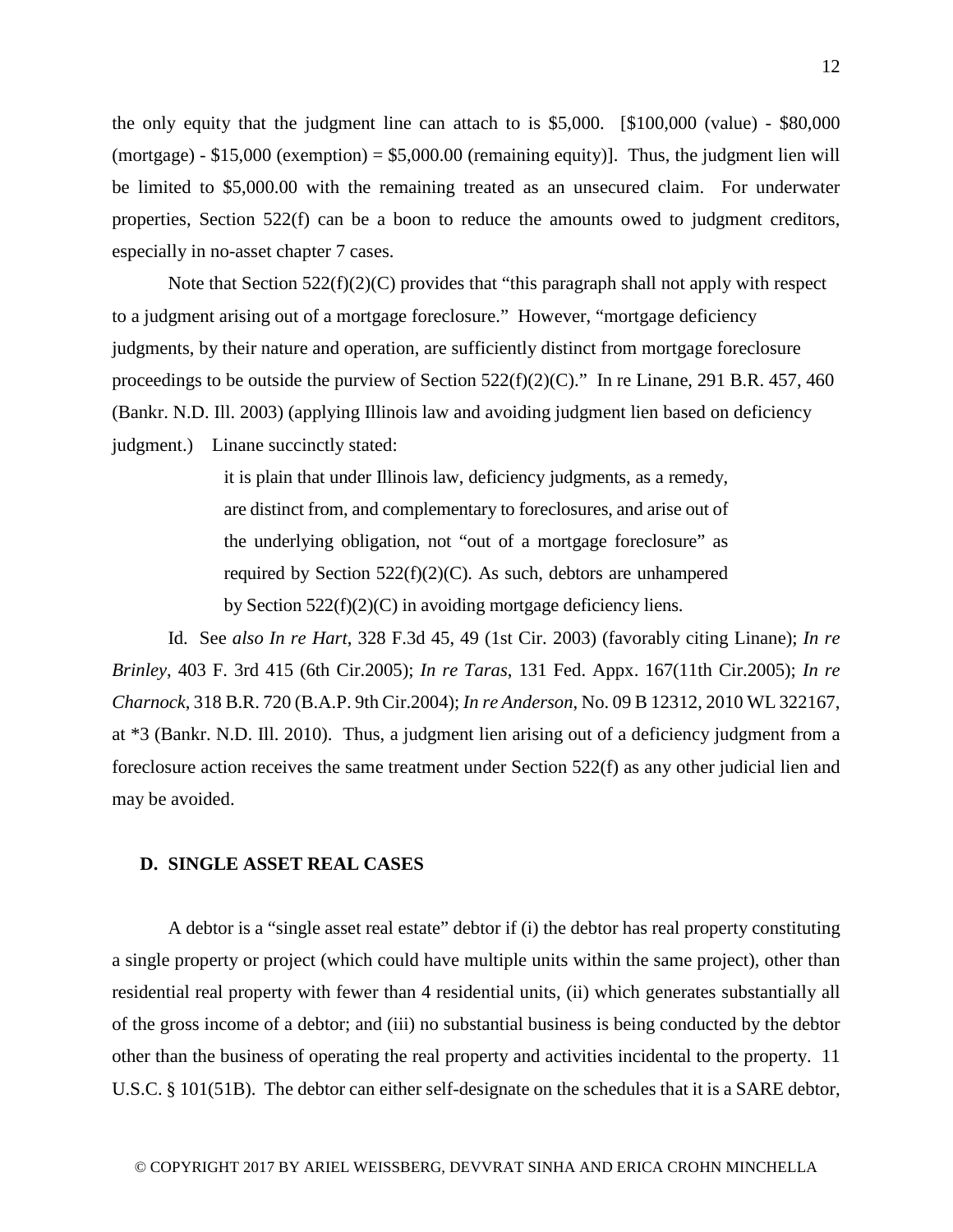or a secured creditor or other party can file a motion with the court to determine that the Debtor constitutes a SARE debtor. SARE debtors operate on a constrained timeline, they must file a plan with a reasonable chance of being confirmed **or** begin monthly payments to the secured creditor that are in an amount equal to the non-default contract rate of interest. 11 U.S.C. § 363(d)(3). The debtor must file a plan or begin the monthly payments within 90 days of the bankruptcy filing or 30 days after the court determines the debtor is a SARE debtor, whichever is later.

While the statutory framework requires the SARE debtor to operate in a shortened timeframe, in practice, generally, the pressure is applied right from the commencement of the case by the mortgagee, who likely had a foreclosure action pending in state-court. Unable to secure financing to either pay off arrears or to refinance the property, debtors can gain (a) breathing space under the automatic stay to stay foreclosure litigation, (ii) reobtain control of the property from a receiver (see Section E (ii) infra) appointed in state court, (iii) garner additional time to secure financing or market the property for sale, (iv) find themselves with more leverage in any settlement negotiations with the prospect of bifurcating the creditor's claim (if undersecured) and proposing a cramdown plan.

Often, however, a creditor will file a motion for relief from the automatic stay, under Section  $362(d)(1)$  or Section  $362(d)(2)$ , coupled with a motion to dismiss for the petition for lacking "good faith." *See, for e.g., In re Tekena USA, LLC*, 419 B.R. 341, 343 (Bankr. N.D. Ill. 2009) (discussion of twelve factors reflecting bad faith). The Debtor must be prepared to respond to these motions from the outset, which are geared not towards specific SARE sections, but towards generally applicable sections of the Bankruptcy Code. Harkening back to an earlier era, a lot of bankruptcy case law discusses that two-party disputes belong in the state-court, and cases filed on the eve of foreclosure reflect a lack of good faith. Note that there are no specific bankruptcy sections that lead to such conclusions, and such cases often preceded the SARE specific sections that were enacted later. To prevent an early dismissal from the protections of the Bankruptcy Code, the Debtor must ensure that it complies with the standard operating procedures of a debtor in possession, including obtaining permission from the lender for use of cash collateral (generally rents from a property are part of the mortgagee's collateral package) or obtaining a Court Order for such use, setting up a DIP account, complying with US Trustee's requirements, paying all taxes and insurance premiums as they come due, and having an "exit strategy" in mind, either a confirmed plan, a Section 363 sale, or a settlement with the lender.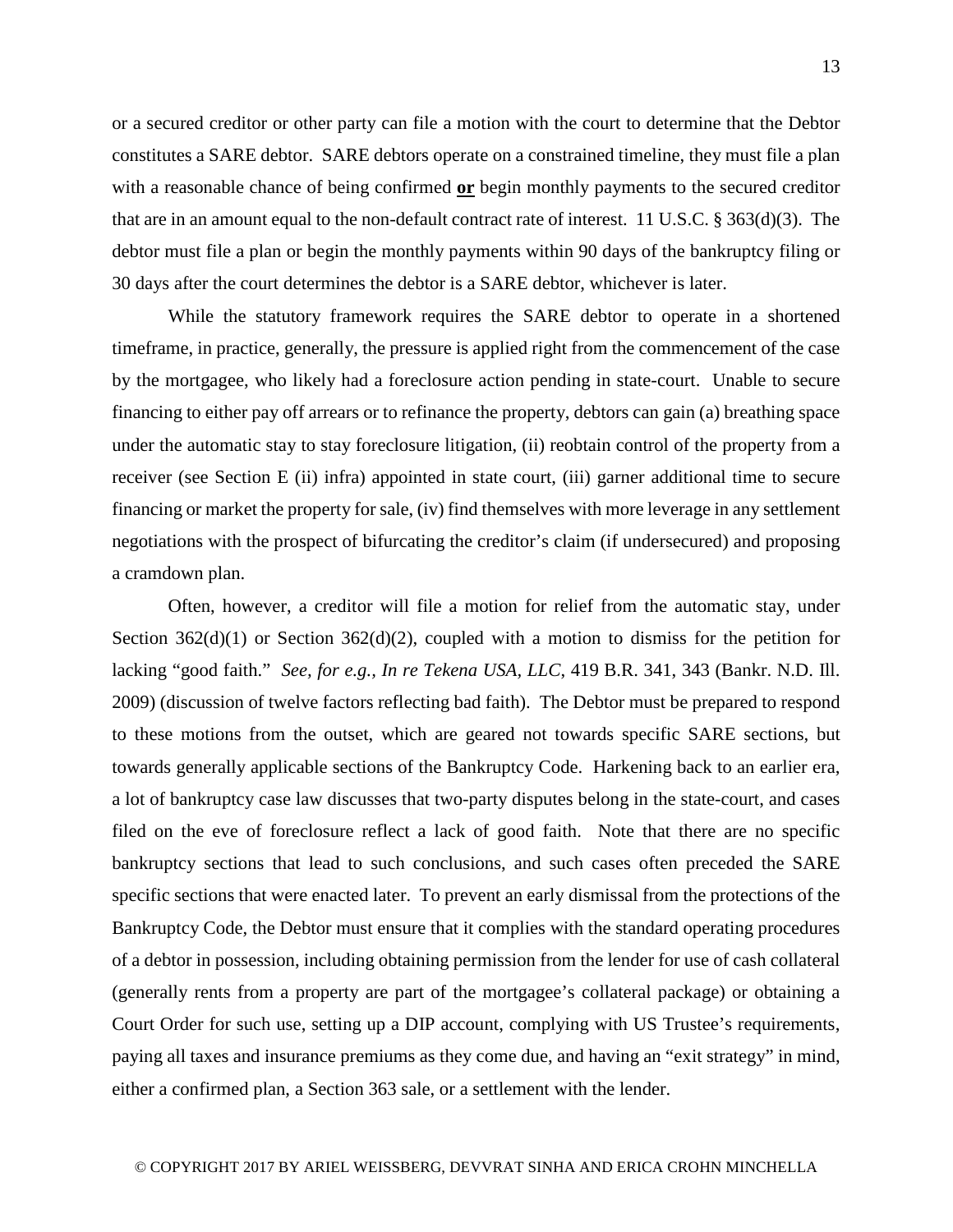### **E. USING CHAPTER 13 TO ADDRESS FORECLOSURE/POSSESSION ISSUES**

This section will address how chapter 13 can be used to prevent foreclosure and association issues for homeowners who are delinquent on mortgage payments or association dues.

- 1. Chapter 13 for paying arrears
	- 1.1 Process
		- 1.1.0 Case is filed
		- 1.1.1 Automatic Stay goes into effect

"11 U.S.C. §362(a) Except as provided in subsection (b) of this section, a petition filed under section 301, 302, or 303 of this title…operates as a stay, applicable to all entities, of (1) the commencement or continuation, including the issuance or employment of process, of a judicial, administrative, or other action or proceeding against the debtor that was or could have been commenced before the commencement of the case under this title, or to recover a claim against the debtor that arose before the commencement of the case under this title. (2) the enforcement, against the debtor or against property of the estate, of a judgment obtained before the commencement of the case under this title; (3) any act to obtain possession of the property of the estate or of property from the estate or to exercise control over property of the estate…"

- 1.1.2 The chapter 13 would need to have been filed prior to the sheriff's sale being conducted. See Colon v. Option One Mortgage, 319 F.3d 912(7<sup>th</sup>) Cir. 2003).
- 1.1.3 If there has been a prior chapter 13 filing, confirm the facts of the dismissal of the prior proceeding(s) Since  $\S 109(g)(1)$  of the Code, provides: Notwithstanding any other provision of this section, no individual… may be a debtor under this title who has been a debtor in a case pending under this title at any time in the preceding 180 days if (1) the case was dismissed by the court for willful failure of the debtor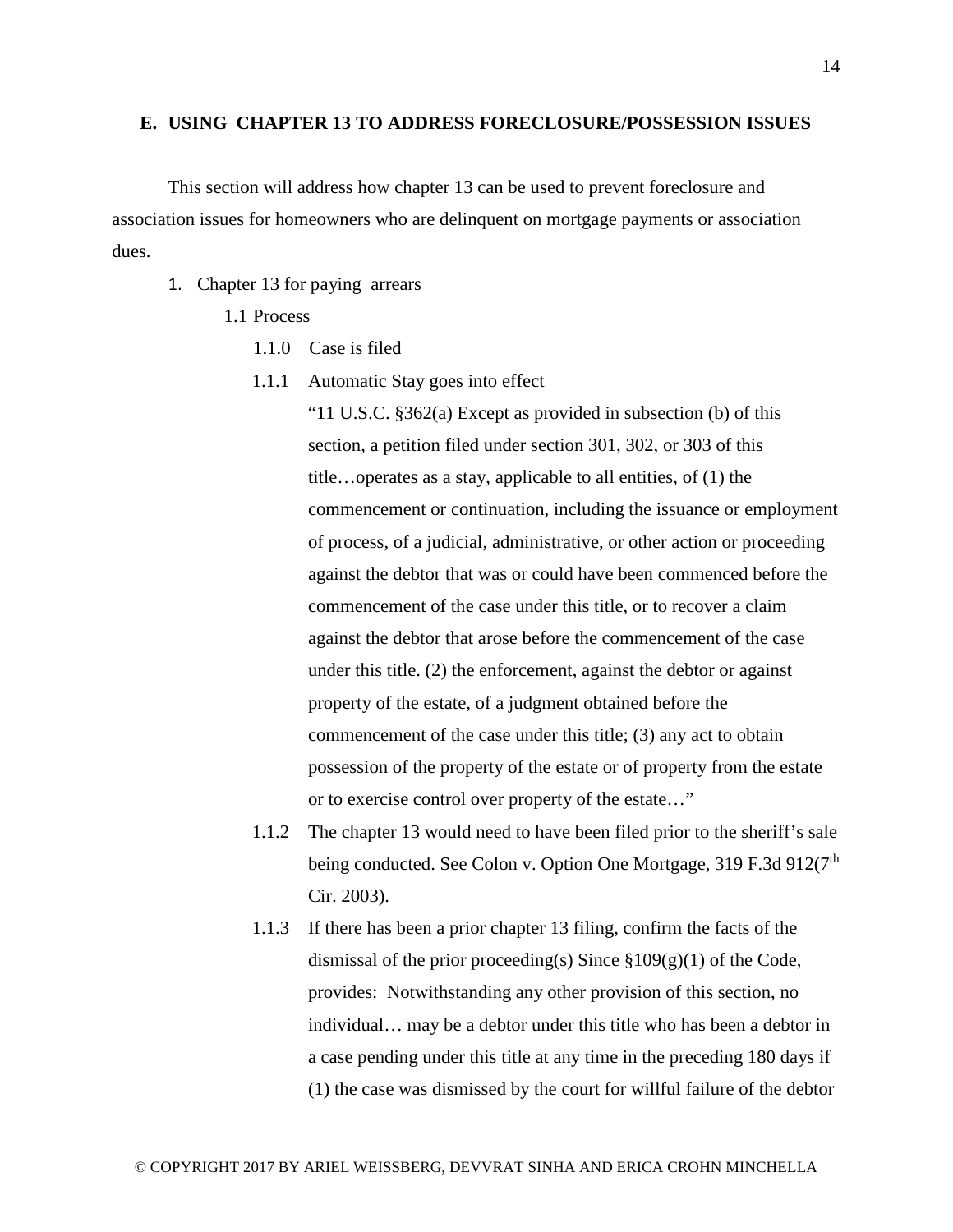to abide by orders of the court, or to appear before the court in proper prosecution of the case . ."

- 1.1.4 If there has been a prior chapter 13 filing, and  $\S 109(g)(1)$  is not an issue, make sure the case is filed enough in advance of the sheriff's sale for the Debtor to bring a Motion to Extend the Automatic Stay as 11 U.S.C. §362(c)(3) provides that if a single or joint case is filed by or against a debtor who is an individual in a case under chapter 7, 11, or 13, and if a single or joint case of the debtor was pending within the preceding 1-year period but was dismissed, other than a case refiled under a chapter other than chapter 7 after dismissal under section 707(b)—then (A) the stay under subsection (a) with respect to any action taken with respect to a debt or property securing such debt or with respect to any lease shall terminate with respect to the debtor on the  $30<sup>th</sup>$  day after the filing of the later case; (B) on the motion of a party in interest for continuation of the automatic stay and upon notice and a hearing, the court may extend the stay in particular cases as to any or all creditors (subject to such conditions or limitations as the court may then impose) after notice and a hearing completed before the expiration of the 30-day period only if the party in interest demonstrates that the filing of the later case is in good faith as to the creditors to be stayed. (See sample pleading)
- 2.1 Schedules are prepared
	- 2.1.0 Review Clients' Assets, Liabilities, Income and Expenses. Be sure you have an honest and thorough analysis of Clients' situation.
	- 2.1.1 Schedules need to be filed within 14 days of filing of the petition. If you need to go beyond that amount of time, you will need a Motion to Extend.

2.2 §341 hearing will be scheduled about 30 days after the filing date; the Confirmation Hearing will be scheduled about 45 days after the filing date.

2.3 Preparing the Plan

2.3.0 First look at how much the arrearage is.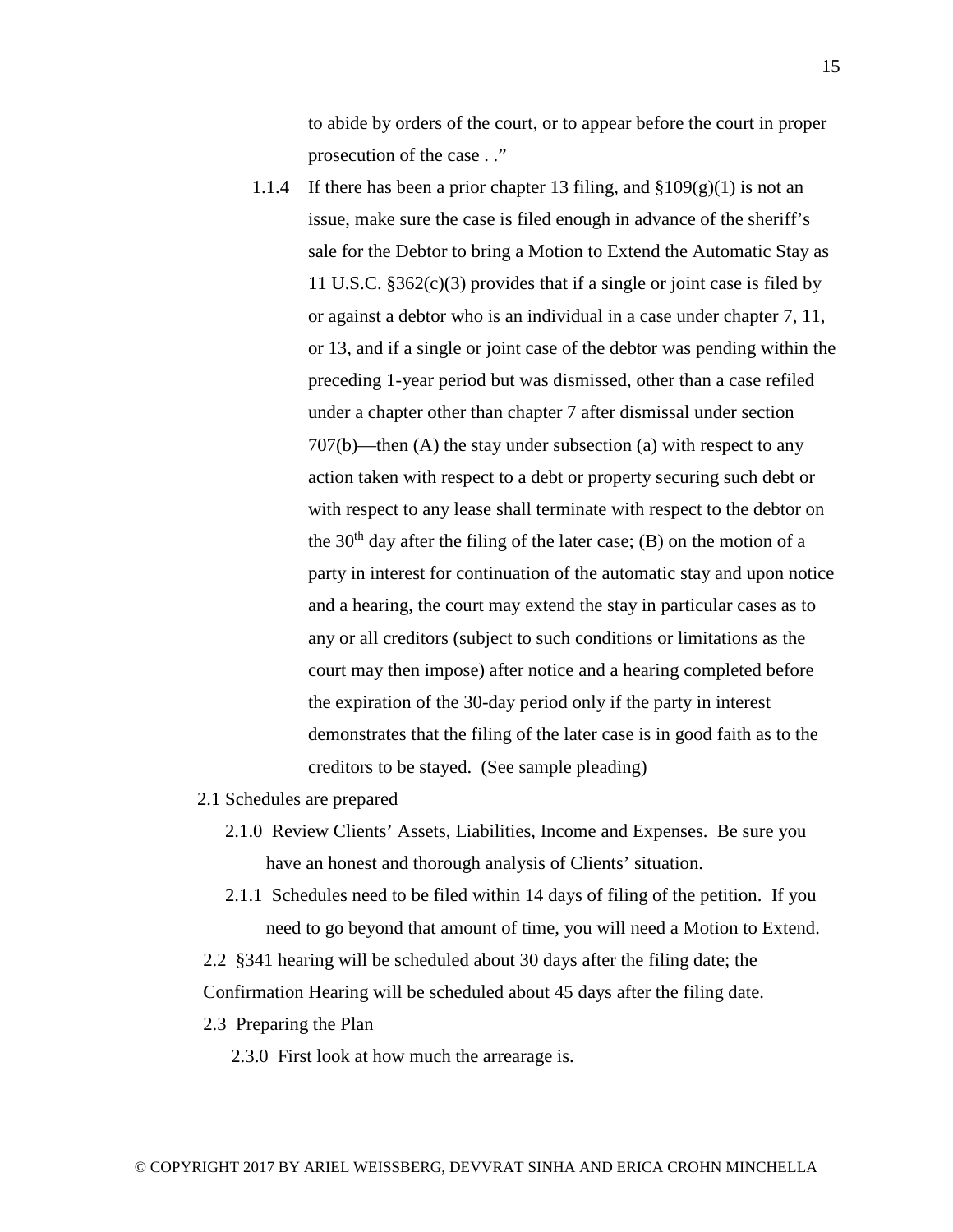2.3.1 It would be a good idea to ask for reinstatement figures from opposing counsel in the foreclosure proceeding if you have filed an appearance. If not, take the most recent mortgage statement and estimate the court costs and attorneys' fees for the foreclosure to get to the number you should use.

2.3.2 Comparing against the Debtors' budget and other debts, determine the amount of repayment. (See Sample Plan)

2.3.3 Determine the proper percentage to be paid to unsecured creditors.

2.3.4 Determine the value of the property. If the first mortgage debt exceeds the value of the property you may "cram down" or "lien strip" any lien beyond the first mortgage

2.3.5 11 U.S.C. 522(f) provides

**(1)**Notwithstanding any waiver of exemptions but subject to paragraph (3), the debtor may avoid the fixing of a lien on an interest of the debtor in property to the extent that such lien impairs an exemption to which the debtor would have been entitled under subsection (b) of this section, if such lien is—

**(A)** a judicial lien, other than a judicial lien that secures a debt of a kind that is specified in section  $523(a)(5)$ ; or

**(B)**a nonpossessory, nonpurchase-money security interest in any—

**(i)** household furnishings, household goods, wearing apparel, appliances, books, animals, crops, musical instruments, or jewelry that are held primarily for the personal, family, or household use of the debtor or a dependent of the debtor;

**(ii)** implements, professional books, or tools, of the trade of the debtor or the trade of a dependent of the debtor; or

**(iii)** professionally prescribed health aids for the debtor or a dependent of the debtor.

**(2)(A)**For the purposes of this subsection, **a lien shall be considered to impair an exemption to the extent that the sum of—**

**(i) the lien;**

**(ii) all other liens on the property; and**

**(iii) the amount of the exemption that the debtor could claim if there were no liens on the property;**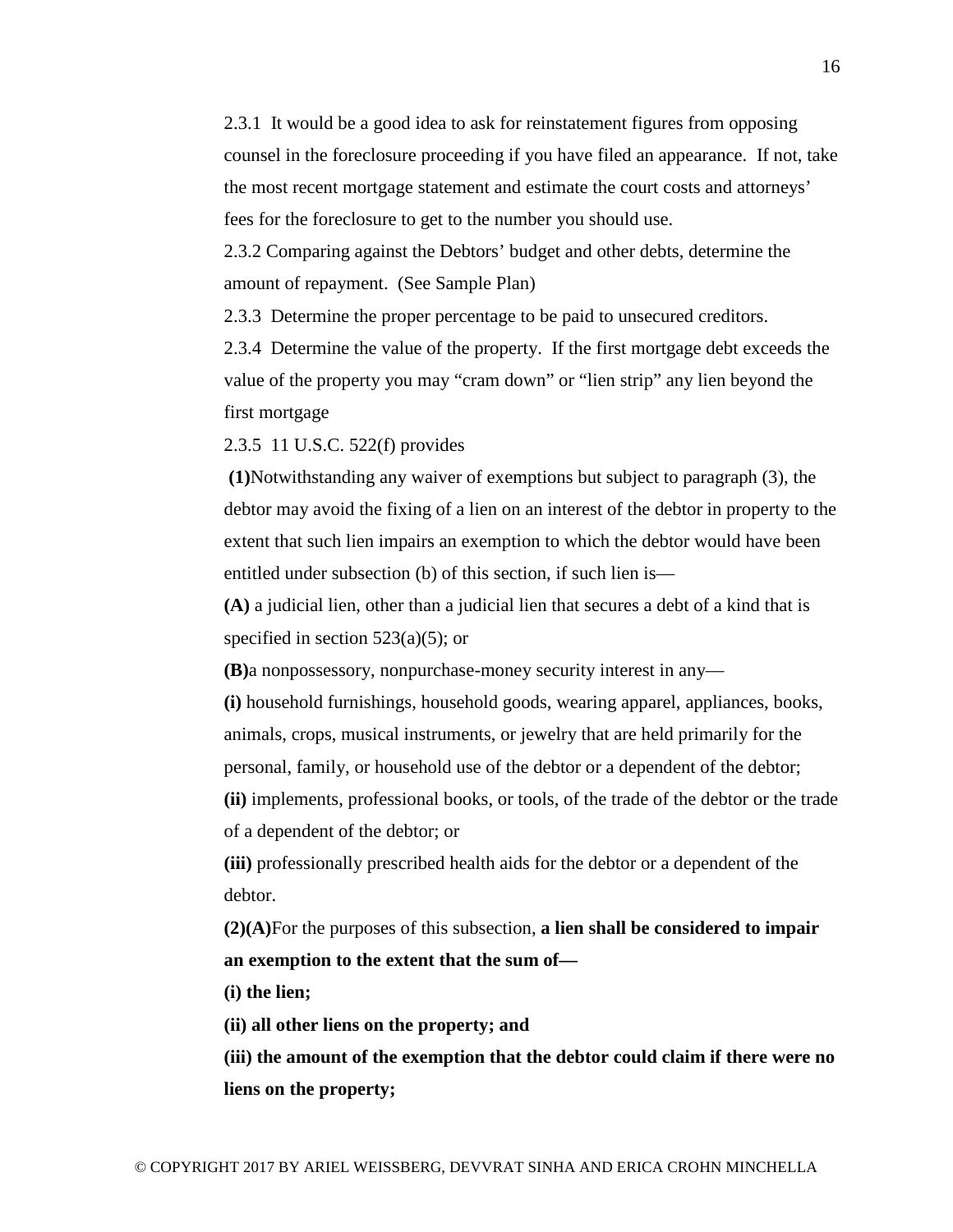**(B)** In the case of a property subject to more than 1 lien, a lien that has been avoided shall not be considered in making the calculation under subparagraph (A) with respect to other liens.

**(C)** This paragraph shall not apply with respect to a judgment arising out of a mortgage foreclosure.

**(3)**In a case in which State law that is applicable to the debtor—

**(A)** permits a person to voluntarily waive a right to claim exemptions under subsection (d) or prohibits a debtor from claiming exemptions under subsection (d); and

**(B) either permits the debtor to claim exemptions under State law without limitation in amount, except to the extent that the debtor has permitted the fixing of a consensual lien on any property** or prohibits avoidance of a consensual lien on property otherwise eligible to be claimed as exempt property; (See Sample Complaint)

2.3.6 You will need an appraisal to prove the value of the property and proof of the payoff of the first mortgage.

2. Using a chapter 13 to pay Assessments to a Condo Association or Homeowners Association Dues

> 2.1 A chapter 13 can be used to pay delinquent dues and the plan can provide for payments up to over 60 months.

2.2 This might be used to negotiate with an Association or HOA that is going to Judgment for Possession.

2.3 Consider what the attorneys' fees will be to address a judgment amount.

2.4 Attorneys' fees outside of a judgment amount will not be allowed once the chapter 13 is filed, so the filing can limit the liability.

2.5 Special Assessments can be included in a chapter 13 Plan as well.

2.6 Remember that dues incurred after filing are required to be paid as they come due or the plan will be in default.

3. Using Chapter 13 to avoid Judicial Liens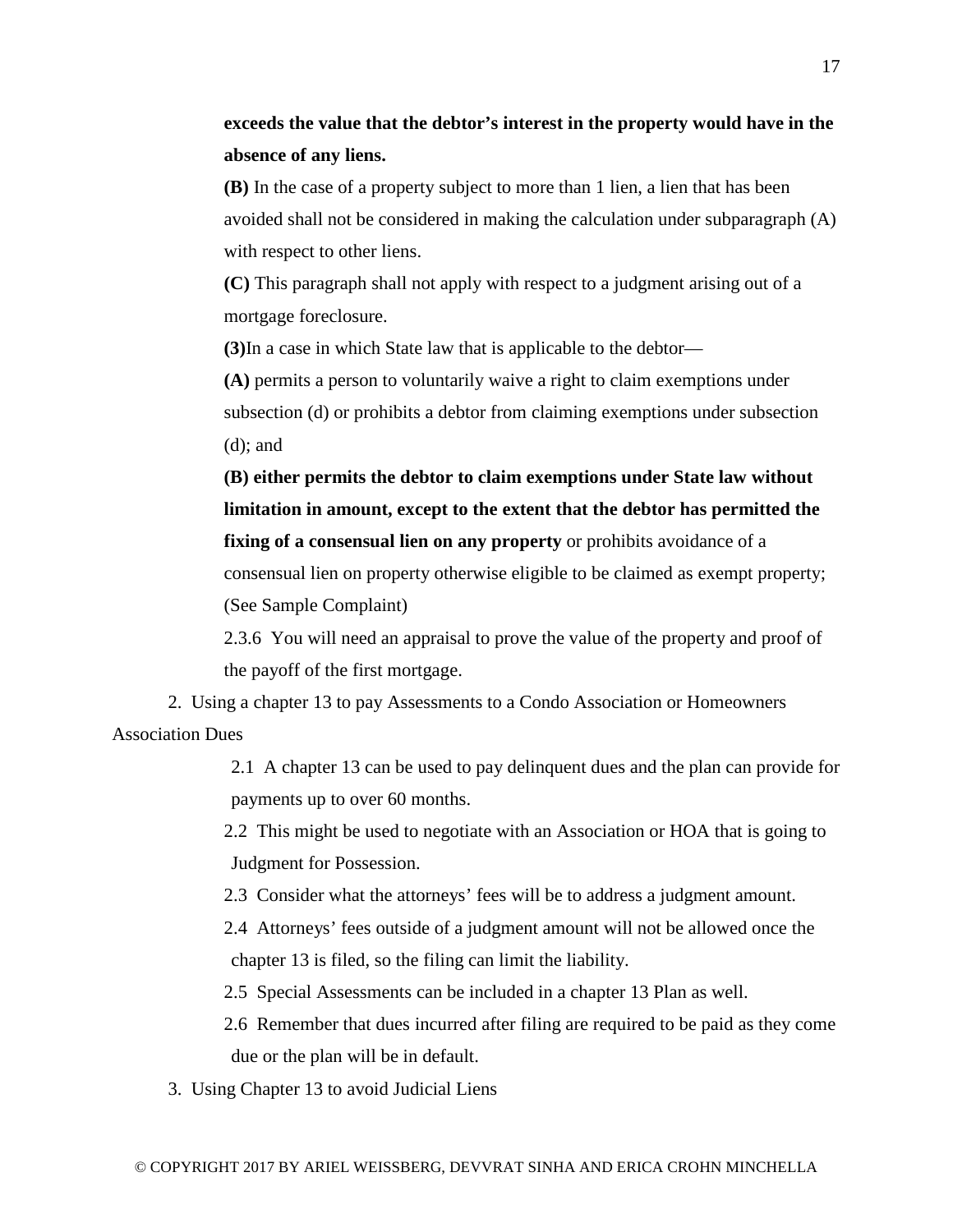3.1 The "Preference" provisions of 11 U.S.C 522 (b) provides that **(b)**Except as provided in subsections (c) and (i) of this section, the trustee may avoid any transfer of an interest of the debtor in property—

**(1)** to or for the benefit of a creditor;

**(2)** for or on account of an antecedent debt owed by the debtor before such transfer was made;

**(3)** made while the debtor was insolvent;

**(4)**made—

**(A)** on or within 90 days before the date of the filing of the petition; or

**(B)** between ninety days and one year before the date of the filing of the

petition, if such creditor at the time of such transfer was an insider; and **(5)**that enables such creditor to receive more than such creditor would receive if—

**(A)** the case were a case under [chapter 7 of this title;](https://www.law.cornell.edu/uscode/text/11/chapter-7)

**(B)** the transfer had not been made; and

**(C)** such creditor received payment of such debt to the extent provided by the provisions of this title.

3.2 A Chapter 7 Trustee has the avoidance powers for a Chapter 7 Debtor, but a Chapter 13 Debtor acts as his own Trustee. Therefore, the Chapter 13 Debtor has the right to seek to remove a preference if the chapter 13 was filed within 90 days of the lien being recorded.

3.3 Once removed, the use of a chapter 13 or conversion to a chapter 7 should be reviewed, especially if removal of the lien only benefits the homeowner and not the Trustee.

4. Using Chapter 13 to "cram down" an unsecured mortgage or other lien

4.1 The right to cram down an unsecured mortgage is provided under 11 USC 506(a) and (d)

4.2 If a Junior Mortgage lien is wholly unsecured it may be stripped off. See In re Mann, 249 B.R. 831, In re Pond, 2001 U.S. App. Lexis 11287 (2nd Cir. 2001), In re McDonald, 205 F.2d 606 (3rd Cir 2000), Bartee v. Tara Colony Homeowners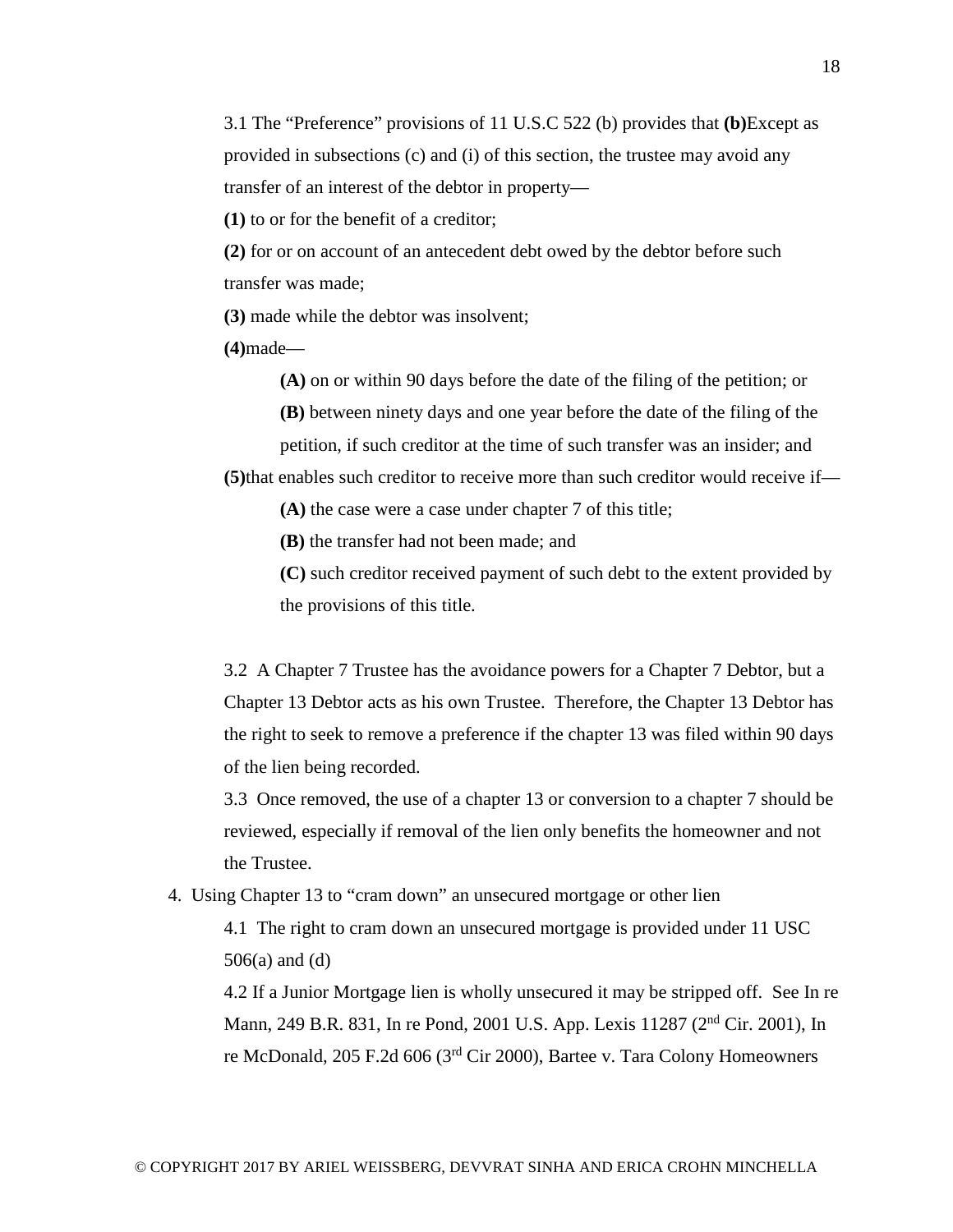Assoc., 212 F.3d 277 (5<sup>th</sup> Cir. 2000), In re Lam, 211 B.R. 36 (9<sup>th</sup> Cir BAP 1357), In re Tanner, 217 F. 3d 1357 ( $11^{th}$  Cir.).

4.3 The Court must determine the nature and extent of the lien and an appraisal may be necessary to determine that there is no equity against which the lien attaches.

4.4 If the lien can be crammed down, it is paid as an unsecured creditor and whatever percentage unsecured creditors are paid.

4.5 Plan should provide that the unsecured lien will be paid as a General Unsecured Creditor and that upon completion of the Plan, the creditor shall release its lien within 7 days.

#### **F. REAL ESTATE REORGANIZATIONS UNDER CHAPTER 11**

Real estate reorganizations are not easily achievable in Chapter 11 for the Debtor. These cases are fraught with business and legal hurdles that are especially difficult to overcome in "single asset real estate" bankruptcy cases, where the time-frame for reorganization are shortened, and there is a "built-in" adequate protection requirement, 11 USC  $\S 362(d)(3)$ .

The filing of a Chapter 11 to stay foreclosure proceedings are met with near-immediate responses by the mortgagee in the Bankruptcy Court, that substantially increase legal costs (the Debtor typically pays the lender's attorney's fees) and which require the Debtor to formulate and disclose in court submissions a feasible game-plan for reorganization—and failing that, the Debtor's efforts to thwart the foreclosure will be short-lived.

While "scorched earth" litigating might seem the correct approach to achieve the best goals for the mortgagee, that is not always the case in a Chapter 11 bankruptcy case. Once the Chapter 11 case is filed, the mortgagee must consider whether it is best to seek the sale of the subject real estate within the bankruptcy case pursuant to 11 USC §363; work cooperatively with the Debtor in fashioning a consensual Plan of Reorganization or in effectuating "take-out" financing; or by taking a less cooperative/more hostile approach by pursuing remedies to complete the foreclosure.

If the mortgagee chooses a less cooperative/more hostile approach to complete the foreclosure, there are a number of possible actions available to the mortgagee: (i) moving to lift the automatic stay, 11 USC  $$362(d)(1)$  and (2); (ii) moving to dismiss the bankruptcy case,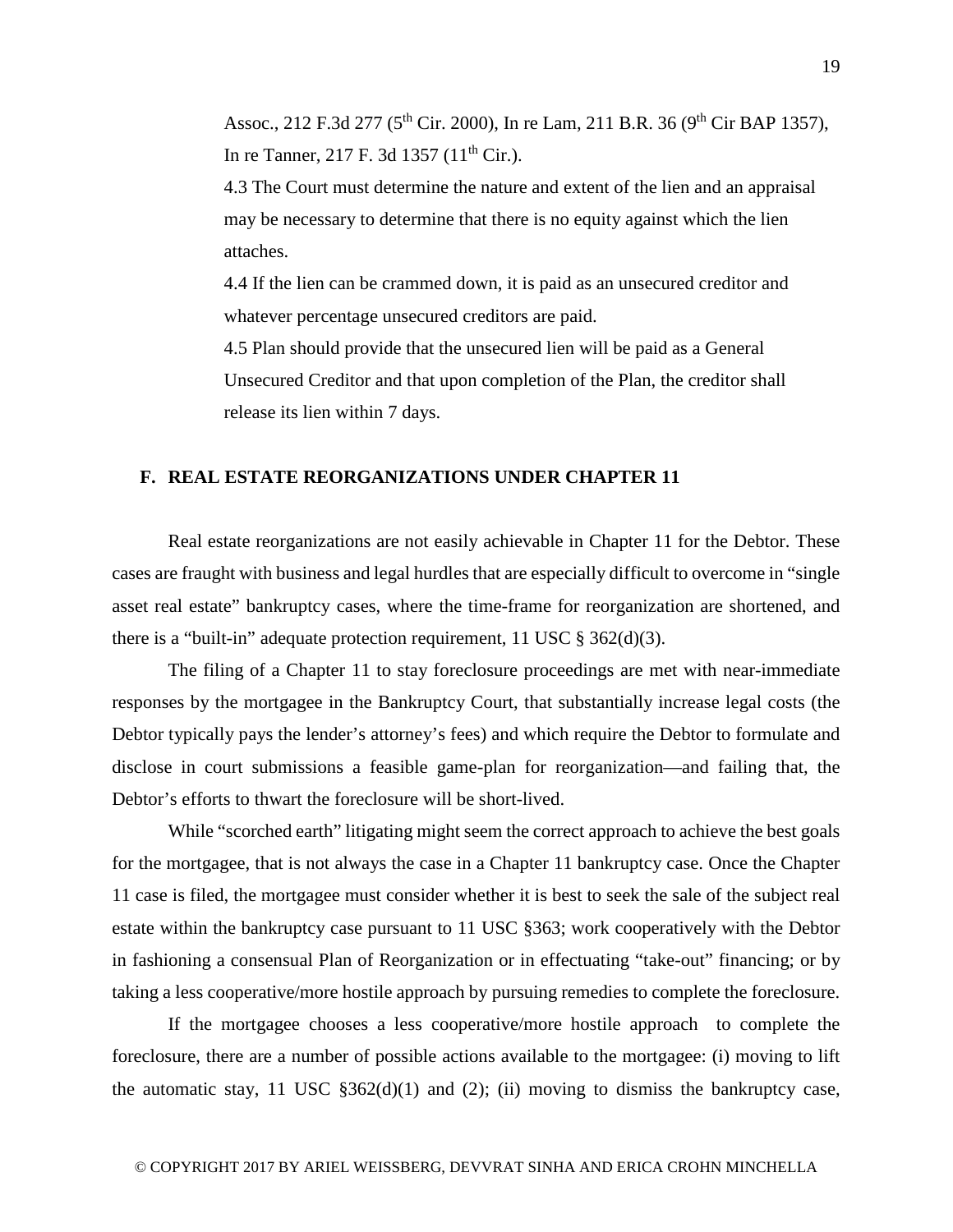including as a "bad faith" filing pursuant to 11 USC §1112; (iii) moving to convert the bankruptcy case from a Chapter 11 to a case under Chapter 7 pursuant to 11 USC §1112; (iv) moving for the appointment of a Chapter 11 trustee or an examiner pursuant to 11 USC §1104; (v) seeking to prohibit the Debtor from using rent proceeds generated from the real property in the Chapter 11 as a prohibited use of the mortgagees "cash collateral" pursuant to 11 USC § 363; (vi) seeking the excusal of the requirement that the receiver immediately surrender possession of the real estate pursuant to 11 USC §543(d). These rights are cumulative and certainly not mutually exclusive, but nonetheless require careful investigation and planning before the mortgagee proceeds.

The mortgagee must respect the automatic stay mandated by 11 USC §362(a) (note: "respect" denotes strictly observing the automatic stay and appreciating the possibility for sanctions for violating the automatic stay).

Also, the mortgagee must respect the requirement that upon the initiation of the bankruptcy case the Receiver must immediately surrender possession of the real estate to the debtor and fully account to the Debtor, unless the court excuses this requirement pursuant to a motion filed promptly by the receiver or the mortgagee or both seeking "excusal" of this requirement pursuant to 11 USC §543(d). Again, the mortgagee must appreciate the possibility of sanctions for violating this requirement.

#### **(i) Automatic Stay**

The automatic stay of the Bankruptcy Code is one of the most basic protections provided by bankruptcy law, serving to give the debtor a breathing spell from financial pressures and to prevent an unfair distribution of estate assets among creditors. *In re Grogg*, 295 B.R. 297, 301 (Bankr. C.D. Ill. 2003). The automatic stay provision, § 362(a), has been described as one of the most fundamental debtor protections provided by the bankruptcy laws. *In re Fernstrom Storage and Van Co*., 938 F.2d 731, 735 (7th Cir. 1991). The purpose of the automatic stay is to preserve what remains of the debtor's insolvent estate and to provide a systematic equitable liquidation procedure for all creditors, secured as well as unsecured, thereby preventing a chaotic and uncontrolled scramble for the debtor's assets in a variety of uncoordinated proceedings in different courts. *In re Holtkamp*, 669 F.2d 505, 508 (7th Cir. 1982) citing H.R. Rep.No.595, 95th Cong., 1st Sess. 340 (1977), reprinted in (1978) U.S. Code Cong. & Ad. News 6296-97. Section 362(a) bars "the commencement or continuation, including the issuance or employment of process, of a judicial, administrative, or other action or proceeding against the debtor that was or could have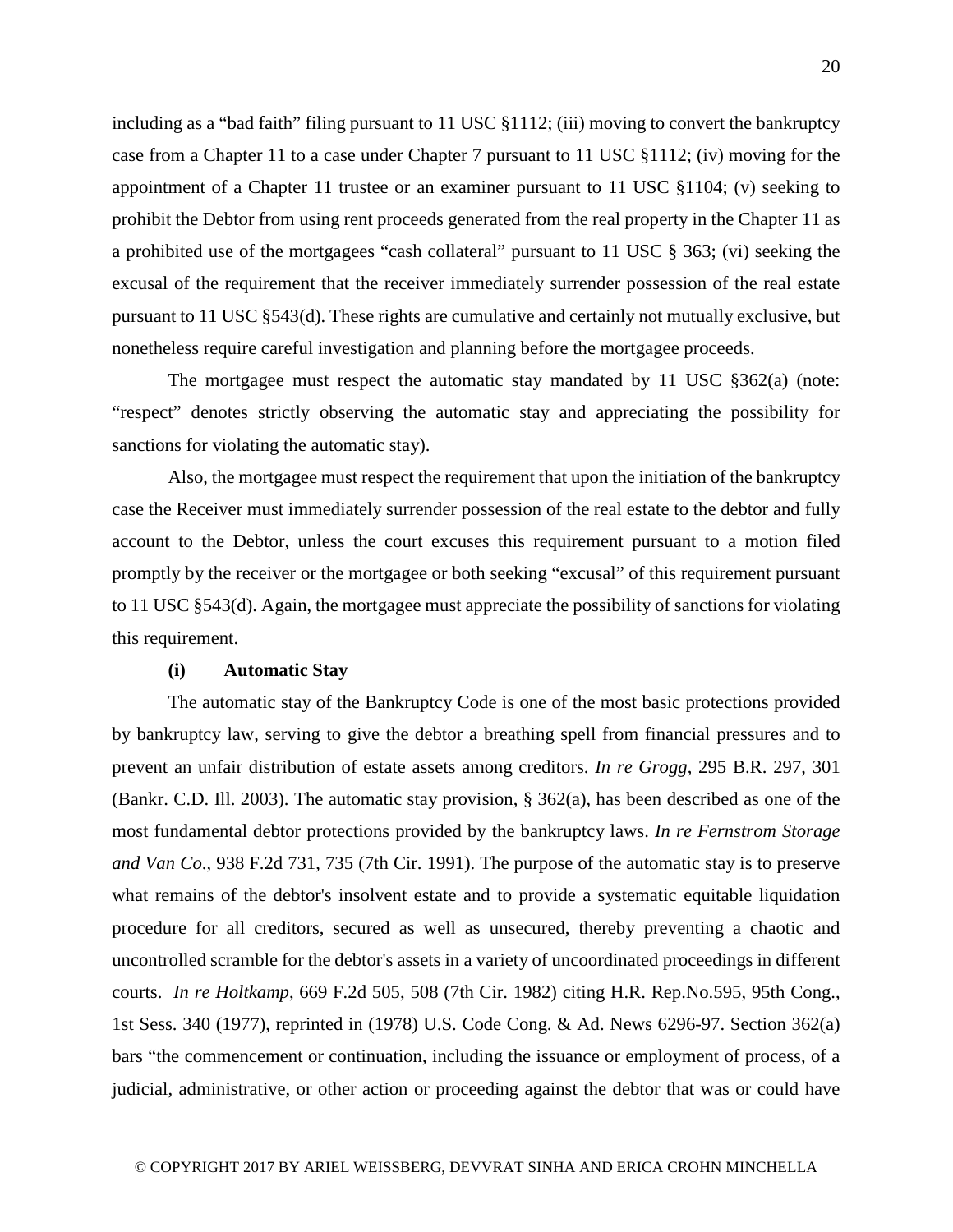been commenced before the commencement of the case under this title...." *Id*. Though § 362(a) provides for a nearly comprehensive stay of proceedings against the debtor, § 362(d) requires the bankruptcy judge "to grant relief from the stay ... **for cause**." *Id*. "Cause" as used in § 362(d) has no clear definition and is determined on a case-by-case basis. The statutory grounds for obtaining relief from the automatic stay and the kinds of relief available are identified in 11 U.S.C. Section 362(d). 11 U.S.C. § 362(d) provides in relevant part:

d) On request of a party in interest and after notice and a hearing, the court shall grant relief from the stay provided under subsection (a) of this section, such as by terminating, annulling, modifying, or conditioning such stay—

(1) for cause, including the lack of adequate protection of an interest in property of such party in interest;

(2) with respect to a stay of an act against property under subsection (a) of this section, if-

(A) the debtor does not have an equity in such property; and

(B) such property is not necessary to an effective reorganization.

In balancing the competing interests of the debtor and the movant, courts consider three factors: 1) the prejudice that would be suffered should the stay be lifted; 2) the balance of the hardships facing the parties; and, 3) the probably success on the merits if the stay is lifted. There are two alternative, independent grounds for relief from the automatic stay. Under Section  $362(d)(1)$ , the court shall grant relief from the stay for "cause," including lack of adequate protection of the movant's interest in property. Under Section  $362(d)(2)$ , relief from the automatic stay must be granted with respect to a stay of an act against property if the debtor lacks equity in the property and the property is not necessary to an effective reorganization.

The Bankruptcy Code does not define **"adequate protection"** (see 11 USC § 361); but it is an important concept when seeking to lift the automatic stay or prohibiting the debtor's use of rent proceeds, see *Thompson v. General Motors Acceptance Corp*., 566 F. 3d 699 (7th Cir. 2009)( in conjunction with §542). The courts focus on the condition of the creditor's collateral, and will require adequate protection through post-petition payments and remedial action if: (i) the collateral is diminishing in value through the debtor's use; (ii) or the collateral is wasting or at risk, including through a lack of proper insurance, with governmental authorities pursuing the Debtor or the collateral (e.g., building code violations), or a lack of maintenance of the collateral. The debtor's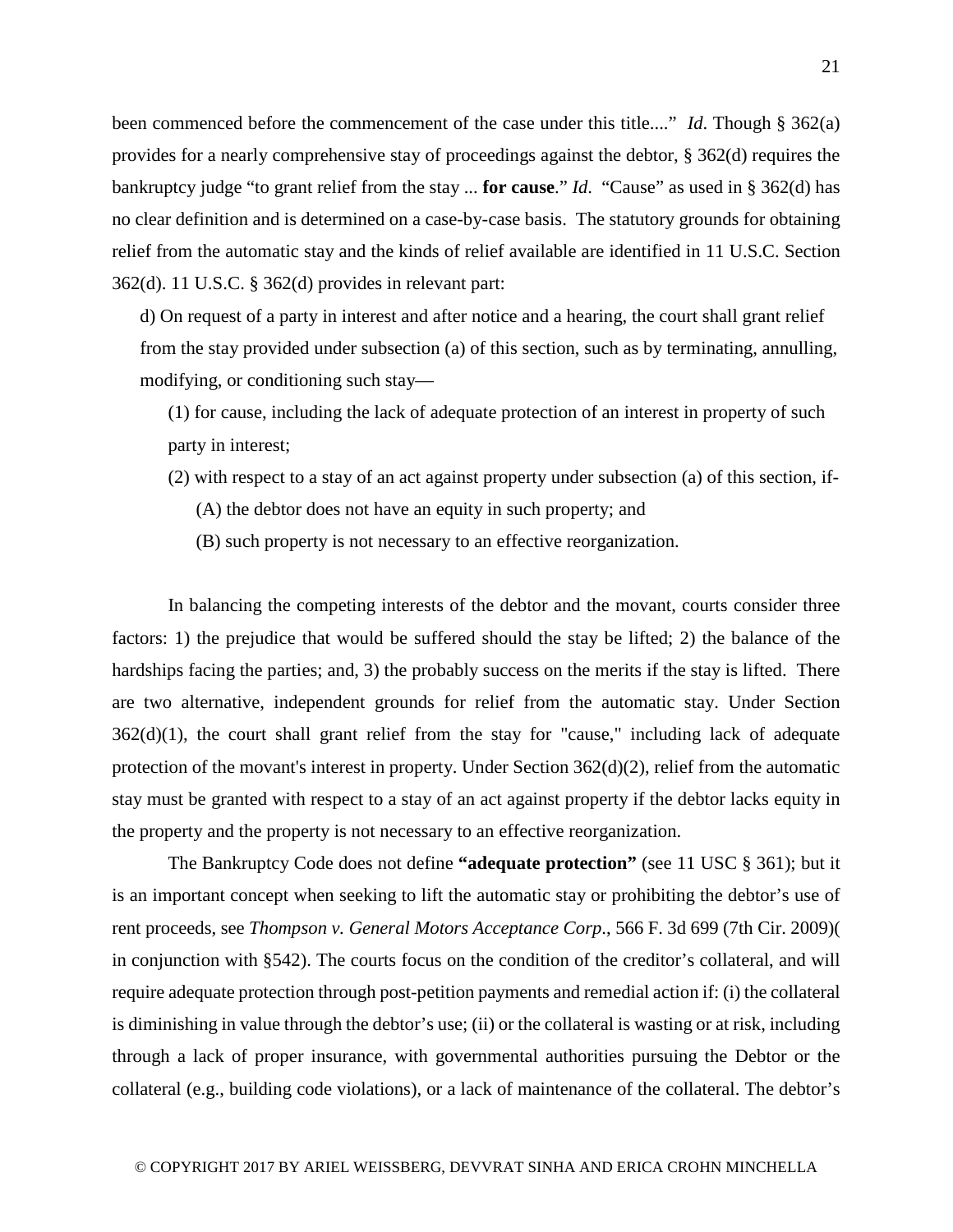failure or inability to pay real estate taxes or utilities are of major consequence. *See e.g., First National Bank and Trust Company of Rockford v. Ausherman*, 34 B.R. 393 (Bankr. N.D. Ill. 1983)

With respect to Section 362(d)(2), for the purpose of determining whether the debtor has an equity in the property, the court must look to the difference between the value of the property and the total of all claims which it secures. Once the movant establishes that there is no equity in the property, the debtor must establish that the property is essential for an effective reorganization. This means that there must be a "**reasonable possibility of a successful reorganization within a reasonable time**." *United Sav. Ass'n of Texas v. Timbers of Inwood Forest Assocs., Ltd.*, 484 U.S. 365, 366 (1988). The party requesting relief from the automatic stay has the burden of proof on the issue of the debtor's equity in the property and the party opposing the relief from the automatic stay has the burden on all other issues.

#### **(ii) Turnover of property from the receiver to the Debtor in Possession.**

Section 543(b) provides that a "custodian shall deliver to the trustee" any property that that is in the "custodian's possession, custody or control." 11 U.S.C. § 543 (b**). A receiver appointed by a state court is a "custodian" subject to § 543(b)**. See 11 U.S.C. § 101(11); *In re Franklin*, 476 B.R. 545, 551 (Bankr. N.D. Ill. 2012).

11 U.S.C. §543(d) provides that a bankruptcy court may excuse compliance with 11 U.S.C. §543(b) if the interests of the creditors would be better served by permitting the custodian to continue in possession, custody or control of such property. When analyzing whether the interest of creditors would be better served by permitting a receiver to continue in possession, courts weigh a number of factors including:

(1) The likelihood of reorganization, and whether funds held by the receiver are required for reorganization;

- (2) Whether there were instances of mismanagement by the debtor;
- (3) Whether turnover would be injurious to creditors;
- (4) Whether the debtor will actually use the property for benefit of its creditors

*See In re Falconridge, LLC*, 2007 WL 3332769, \*7 (No. 07-19200, J. Cox) (Bankr. N.D. Ill. 2007)("evidence of mismanagement or questionable business practices by the Debtor may negate the statutory obligation of a custodian to turn over assets to a debtor in bankruptcy."); *see also In re Plantation Inn Partners*, 142 B.R. 561, 563 (S.D.Ga. 1992) (receiver excused from turnover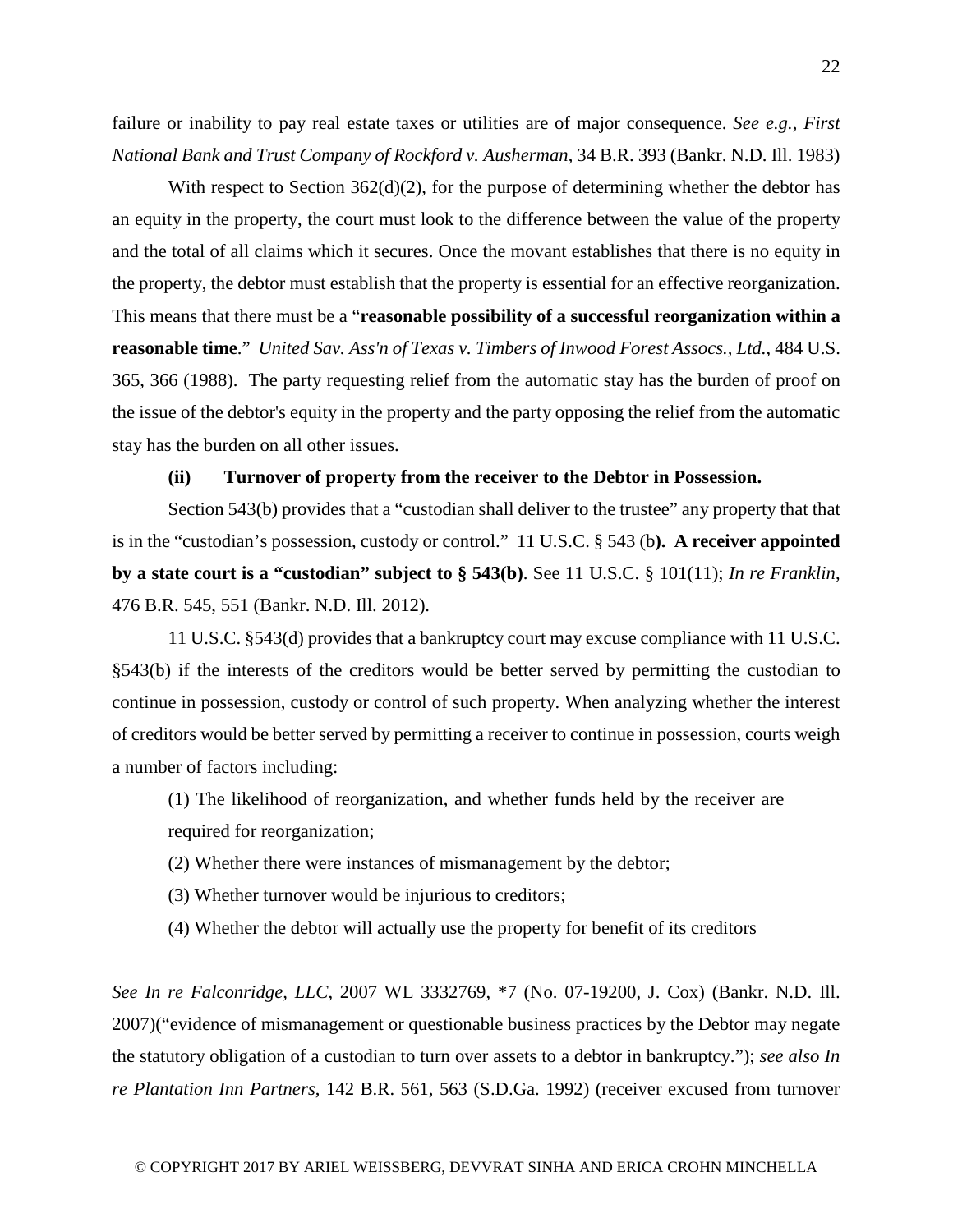where court found that debtor had defaulted on mortgage payments, failed to pay taxes, failed to report revenues, failed to place casualty and liability insurance on the Property, allowed flood insurance to lapse, hired an unqualified manager for the hotel, failed to maintain current accounting records, failed to account).

When the debtor cannot demonstrate a likelihood of reorganization, or when the creditor demonstrates past instances of gross mismanagement, the court will likely let the receiver continue as the custodian for the property.

#### **(iii) Sale of Property Under Section 363**

Bankruptcy Code § 363(f) permits a trustee or debtor in possession to sell property of the estate free and clear of interests in the property if any one of five conditions is met. The section provides:

 The trustee may sell property under subsection (b) or (c) of this section free and clear of any interest in such property of an entity other than the estate, only if -

 (1) applicable nonbankruptcy law permits sale of such property free and clear of such interest;

(2) such entity consents;

 (3) such interest is a lien and the price at which such property is to be sold is greater than the aggregate value of all liens on such property;

(4) such interest is in bona fide dispute; or

 (5) such entity could be compelled, in a legal or equitable proceeding, to accept a money satisfaction of such interest.

11 U.S.C. § 363(f). Although § 363 can be used to implement a confirmed plan, it can also be used on a freestanding basis to authorize a preplan sale of property free and clear through a motion to sell. Sales not in the ordinary course of business require court approval. All purchase agreements entered into by the trustee or debtor in possession must include court approval as a condition of the obligation of the trustee or DIP to perform. The bankruptcy court order will set forth the auction's bidding procedures, including the terms of the bidding process.

The standard for approval of a sale of property of the estate under section 363 is whether there exists some articulated business justification for the proposed transaction, and whether the sale is in the best interests of the debtor, creditors and equity holders. See Walter v. Sunwest Bank (In re Walter), 83 B.R. 14, 19 (9th Cir. BAP 1988) (quoting Institutional Creditors of Continental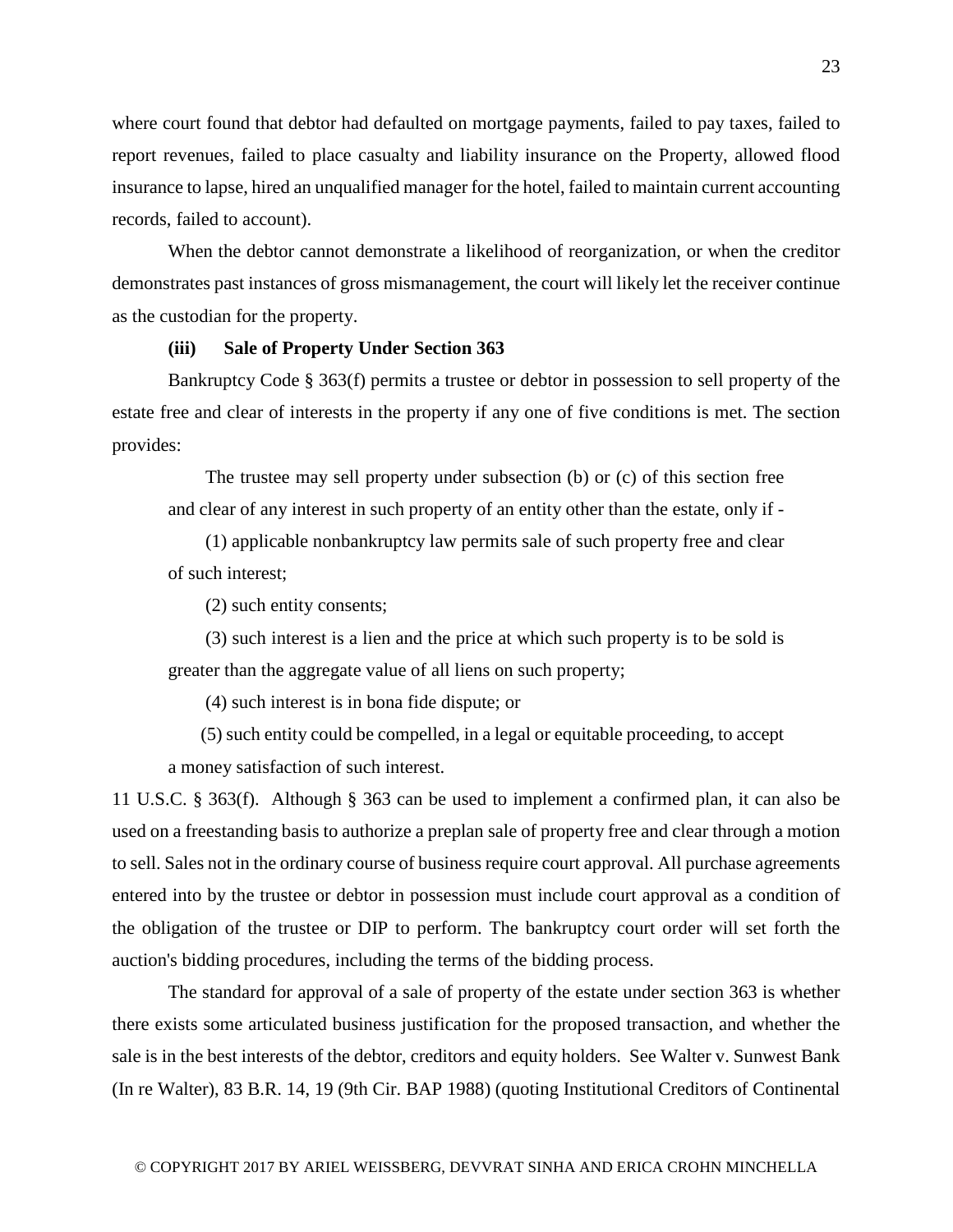Airlines, Inc. (In re Continental Airlines, Inc.), 780 F.2d 1223, 1226 (5th Cir. 1986). In making such a determination, courts may look to the following factors:

- a) Whether the assets are increasing or decreasing in value;
- b) Whether the proposed sale will effectuate a de facto reorganization;
- c) Whether the assets have been adequately marketed; and
- d) Whether adequate and reasonable notice of the sale was given.

#### Procedural Requirements – Rules  $6004(f)$  and  $2002(c)(1)$

Rule 6004(f) of the Federal Rules of Bankruptcy Procedure provides that "[a]ll sales not in the ordinary course of business may be by private sale or by public auction." F.R.B.P 6004(f). A Debtor is entitled to broad discretion in determining the manner of sale, including whether to sell property by public or private sale. In re Frezzo, 217 B.R. 985, 989 (Bankr. M.D. Pa. 1988) (citing In re Canyon Partnership, 55 B.R. 520, 524 (Bankr. S.D. Cal. 1985)). Rule 2002(c)(1) of the Federal Rules of Bankruptcy Procedure further provides that:

[N]otice of a proposed use, sale, or lease of property . . . shall include the time and place of any public sale, the terms and conditions of any private sale, and the time fixed for filing objections.

These procedural requirements ensure that sufficient notice is sent to all parties in interest to allow for debtor's estate to receive maximum value while providing any interested parties with a chance to object to a sale in a timely manner. Adherence to these procedural requirements serves as a safeguard against any objections against the sale that may arise in the future.

# **(iv) Confirmation of a Plan of Reorganization.**

As previously stated, Chapter 11 bankruptcy cases involving the reorganization of real estate are difficult cases where there is a lack of cooperation between the mortgagee and the Debtor. A debtor must file a feasible plan. Section  $1129(a)(11)$  of the Bankruptcy Code codifies a feasibility standard for confirmation of a Chapter 11 Plan. Section  $1129(a)(11)$  provides:

(a) The court shall confirm a plan only if all of the following requirements are met:

(11) Confirmation of the plan is not likely to be followed by liquidation, or the need for further financial reorganization, of the debtor or any successor to the debtor under the plan, unless such liquidation or reorganization is proposed under the plan.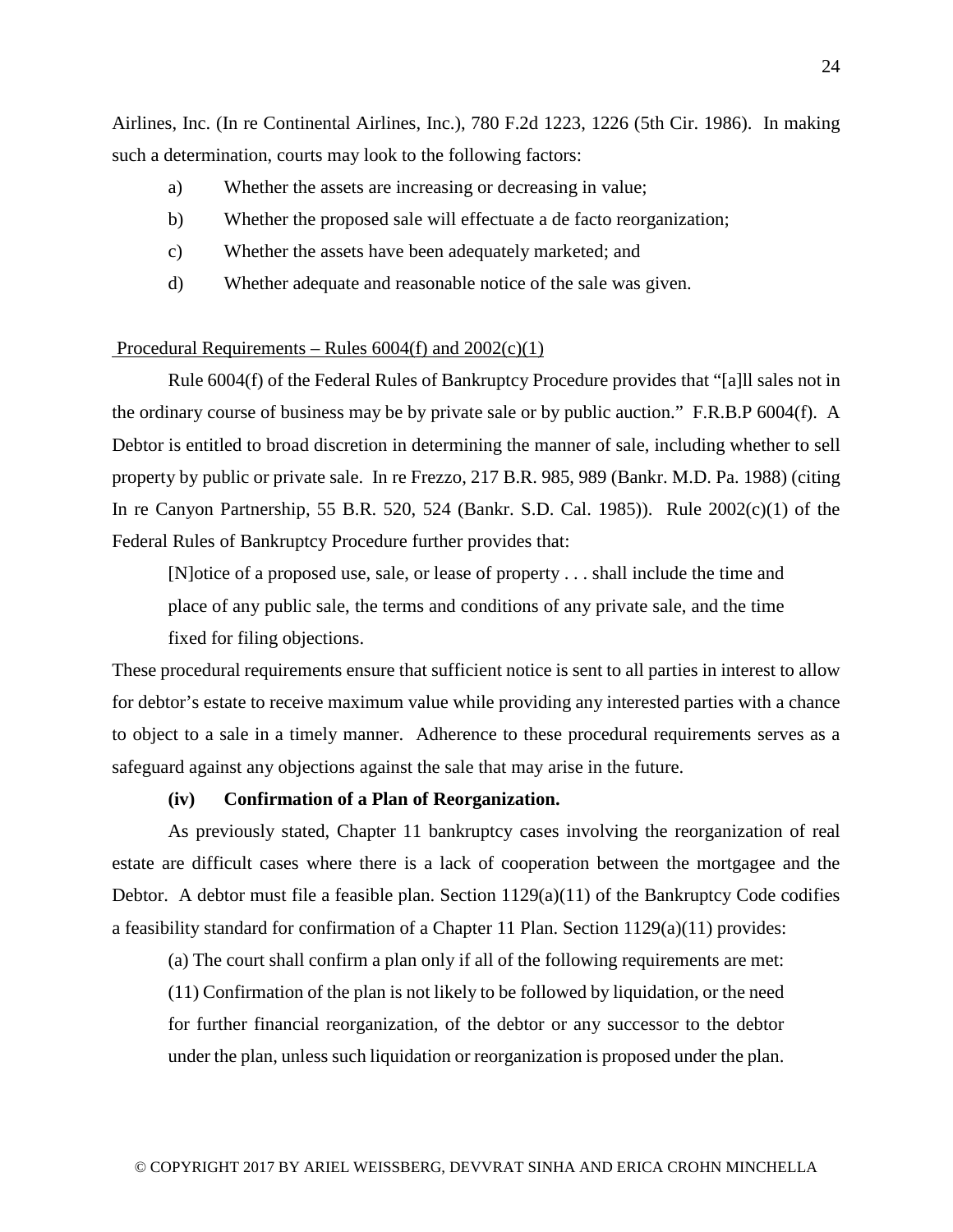In determining whether a plan is feasible, the bankruptcy court need not find that it is guaranteed to succeed; "[o]nly a reasonable assurance of commercial viability is required." *In re 203 N. LaSalle St. P'ship*, 126 F.3d 955, 961-62 (7th Cir.1997) (rev'd on other grounds). On the other hand, a plan meets the feasibility standard only if it "offers a reasonable prospect of success and is workable." *In re Patrician St. Joseph Partners Ltd*., 169 B.R. 669, 674 (D.Ariz.1994). The central inquiry is "whether there is a reasonable probability the provisions of the plan can be performed." *In re G-I Holdings Inc*., 420 B.R. 216, 267 (D.N.J.2009). Furthermore, "[s]incerity, honesty and willingness are not sufficient to make the plan feasible, and neither are visionary promises." *In re Hoffman*, 52 B.R. 212, 215 (Bankr.D.N.D. 1985). Rather, the feasibility test "is firmly rooted in predictions based on objective facts." *In re Hoff*, 54 B.R. 746, 752 (Bankr.D.N.D.1985) (citing In re Clarkson, 767 F.2d 417, 420 (8th Cir.1985)). A Fifth Circuit Opinion states:

Where the projections are credible, based upon the balancing of all testimony, evidence, and documentation, even if the projections are aggressive, the court may find the plan feasible. Debtors are not required to view business and economic prospects in the worst possible light.

*In re T-H New Orleans Ltd. P'ship,* 116 F.3d 790, 802 (5th Cir.1997). Furthermore, under the feasibility test, the judge "views the probability of actual performance of the provisions of the plan. "The test is whether the things which are to be done after confirmation can be done as a practical matter under the facts." *In Re Olde Prarie Block Owner, LLC*, 465 BR 165 (Bankr. N. D. Ill. 2012).

For a bankruptcy court to approve a proposed reorganization plan, the plan's proponent must show that the plan satisfies the 13 requirements of  $\S 1129(a)$ , if they are applicable. With one exception, a plan must meet all 13 requirements. They are: (1) the plan's compliance with Title 11, (2) the proponent's compliance with Title 11, (3) the good faith proposal of the plan, (4) the disclosure of payments, (5) the identification of management, (6) the regulatory approval of rate changes, if applicable, (7) the "best interest" test, (8) the unanimous acceptance by impaired classes, (9) the treatment of administrative and priority claims, (10) the acceptance by at least one impaired class of claims, (11) the feasibility of the plan, (12) the bankruptcy fees, and (13) retiree benefits. *See* 11 U.S.C. § 1129(a)(1)-(13). If, however, a plan is not approved by all of the impaired classes, as generally required by 11 U.S.C.  $\S$  1129(a)(8), it is still possible for a plan to be confirmed. If at least one of the non-insider, impaired classes of claims approves the plan, then a plan may be confirmed if two additional requirements are met: (i) that the plan does not